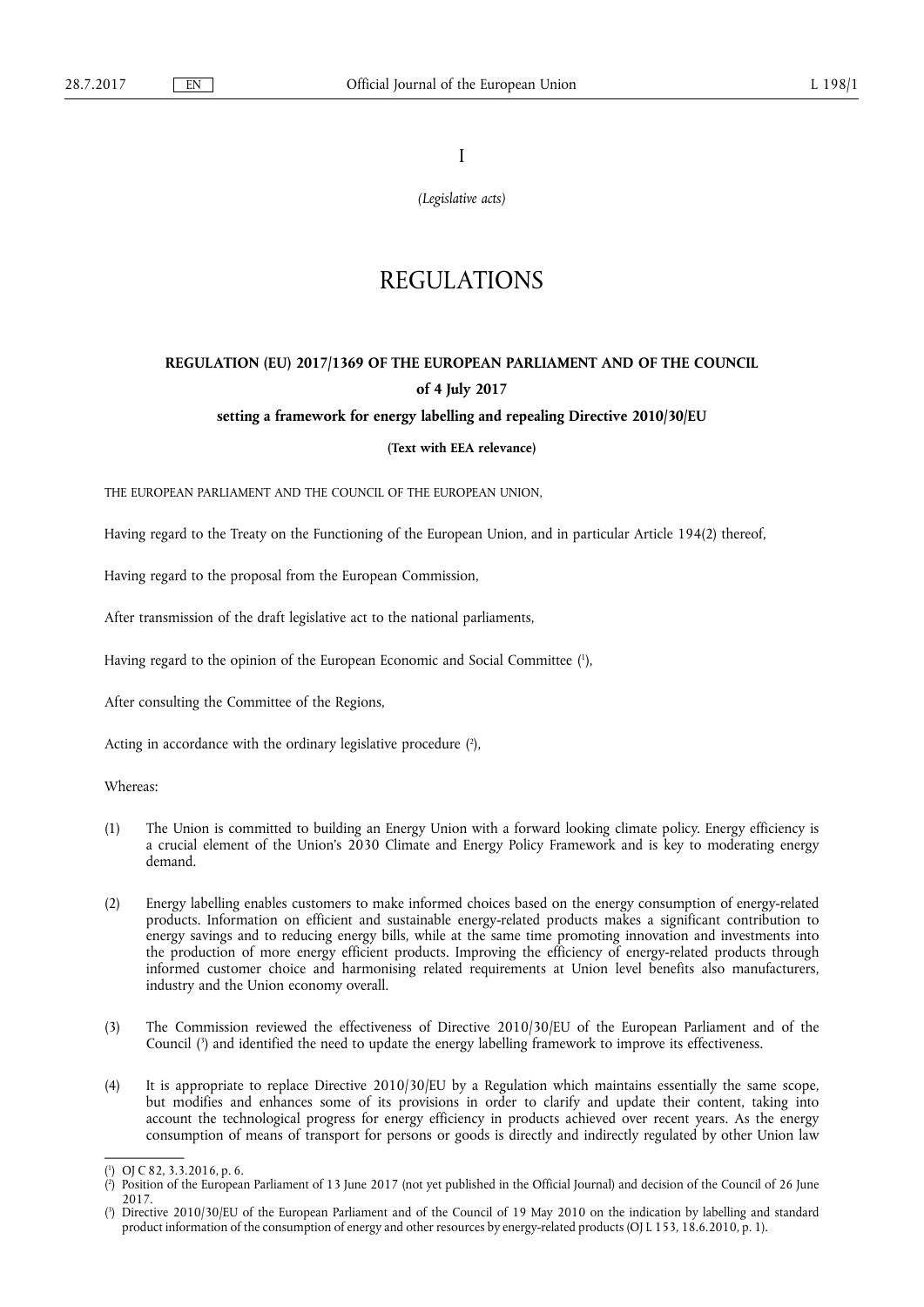and policies, it is appropriate to continue to exempt them from the scope of this Regulation, including means of transport with a motor that stays in the same location during operation, such as elevators, escalators and conveyor belts.

- (5) It is appropriate to clarify that all products placed on the Union market for the first time, including second-hand imported products, should fall under the scope of this Regulation. However, products that are made available on the Union market for a second or additional time should not be included.
- (6) A Regulation is the appropriate legal instrument as it imposes clear and detailed rules which preclude divergent transposition by Member States and thus ensures a higher degree of harmonisation across the Union. A harmonised regulatory framework at Union rather than at Member State level reduces costs for manufacturers, ensures a level playing field and ensures the free movement of goods across the internal market.
- (7) Moderating energy demand is recognised as a key action in the European Energy Security Strategy set out in the Commission Communication of 28 May 2014. The Energy Union Framework Strategy set out in the Commission Communication of 25 February 2015 further emphasised the energy efficiency first principle and the need to fully implement existing Union energy law. The Roadmap for the Energy Union Framework Strategy set out in that Communication provided for a review of the energy efficiency framework for products in 2015. This Regulation improves the legislative and enforcement framework for energy labelling.
- (8) Improving the efficiency of energy-related products through informed customer choice benefits the Union economy, reduces energy demand and saves customers money on energy bills, contributes to innovation and investment in energy efficiency, and enables industries which develop and produce the most energy efficient products to gain a competitive advantage. It also contributes to the achievement of the Union's 2020 and 2030 energy-efficiency targets, as well as to the Union's goals for the environment and climate change. Furthermore, it aims to have a positive impact on the environmental performance of the energy-related products and their parts, including use of resources other than energy.
- (9) This Regulation contributes to the development, recognition by customers and market uptake of energy smart products, which can be activated to interact with other appliances and systems, including the energy grid itself, in order to improve energy efficiency or the uptake of renewable energies, reduce energy consumption and foster innovation in Union industry.
- (10) The provision of accurate, relevant and comparable information on the specific energy consumption of energyrelated products facilitates the customer's choice in favour of products which consume less energy and other essential resources during use. A standardised mandatory label for energy-related products is an effective means by which to provide potential customers with comparable information on the energy efficiency of energy-related products. The label should be supplemented by a product information sheet. The label should be easily recognisable, simple and concise. To that end, the existing dark green to red colour scale of the label should be retained as the basis for informing customers about the energy efficiency of products. In order for the label to be of real use for customers looking for energy and cost savings, the steps of the label scale should correspond to significant energy and cost savings for customers. For the majority of product groups, the label should, where appropriate, also indicate the absolute energy consumption in addition to the label scale, in order to allow customers to predict the direct impact of their choices on their energy bills. However, it is impossible to provide the same information with regard to energy-related products that do not themselves consume energy.
- (11) The classification using letters from A to G has been shown to be cost effective for customers. It is intended that its uniform application across product groups raises transparency and understanding among customers. In situations where because of ecodesign measures pursuant to Directive 2009/125/EC of the European Parliament and of the Council ( 1 ) products can no longer fall into class 'E', 'F' or 'G', those classes should nonetheless be shown on the label in grey. In exceptional and duly justified cases, such as reaching insufficient savings across the full spectrum of the seven classes, the label should be able to contain fewer classes than a regular A to G scale. In those cases the dark green to red colour scale of the label should be retained for the remaining classes and should apply only to new products that are placed on the market or put into service.

<sup>(</sup> 1 ) Directive 2009/125/EC of the European Parliament and of the Council of 21 October 2009 establishing a framework for the setting of ecodesign requirements for energy-related products (OJ L 285, 31.10.2009, p. 10).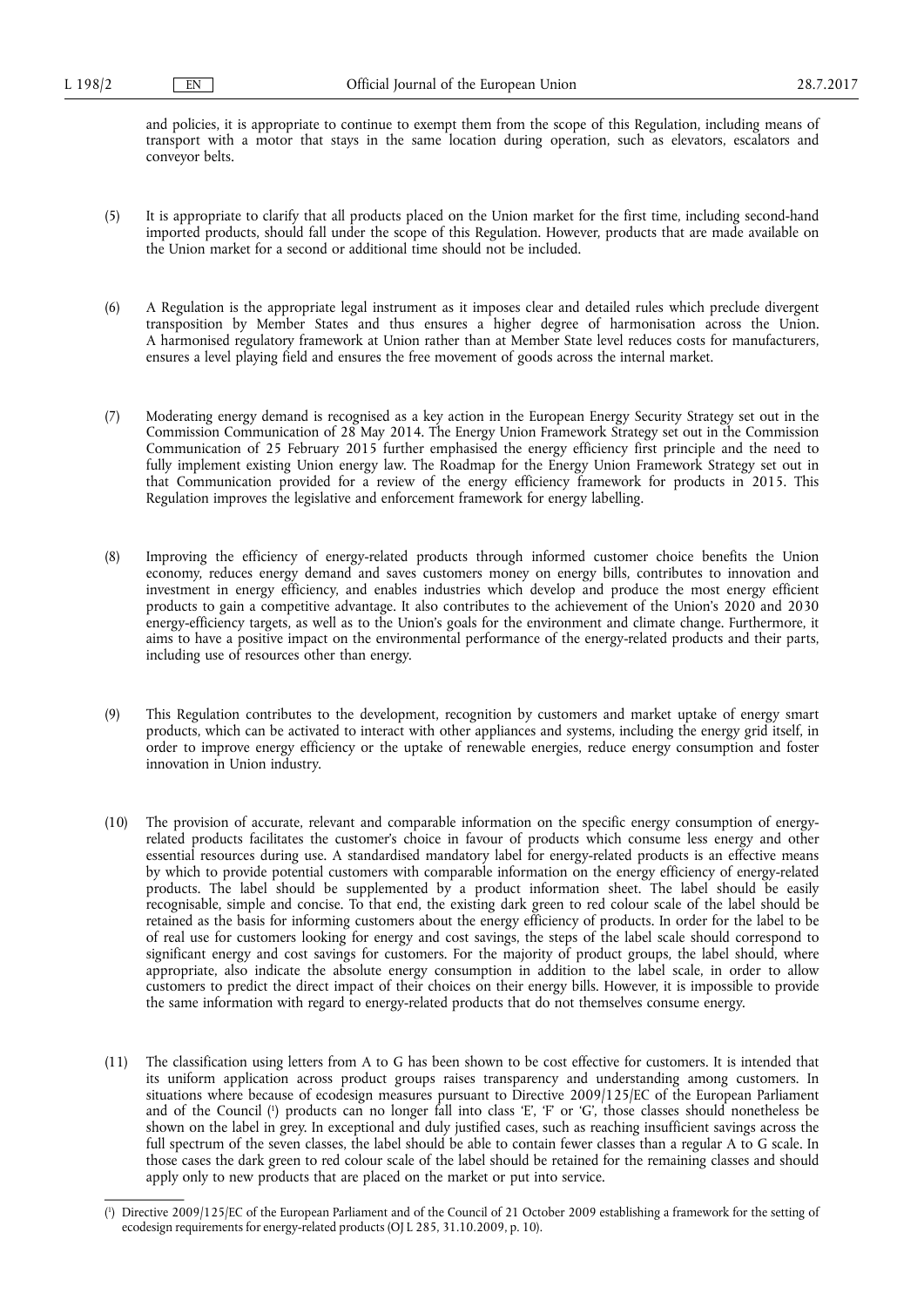- (12) Where a supplier places a product on the market, each unit of the product should be accompanied by a label in paper form complying with the requirements of the relevant delegated act. The relevant delegated act should set out the most effective way of displaying the labels, taking into account the implications for customers, suppliers and dealers, and could provide that the label is printed on the packaging of the product. The dealer should display the label supplied together with the unit of the product in the position required by the relevant delegated act. The label displayed should be clearly visible and identifiable as the label belonging to the product in question, without the customer having to read the brand name and model number on the label, and should attract the attention of the customer browsing through the product displayed.
- (13) Without affecting the obligation of the supplier to provide a printed label together with each unit of a product, advances in digital technology could allow for the use of electronic labels in addition to the printed energy label. The dealer should also be able to download the product information sheet from the product database.
- (14) Where it is not feasible to display the energy label, such as in certain forms of distance selling, visual advertisements and technical promotional material, potential customers should be provided at least with the energy class of the product and the range of the efficiency classes available on the label.
- (15) Manufacturers respond to the energy label by developing and placing on the market ever more efficient products. In parallel, they tend to discontinue the production of less efficient products, stimulated to do so by Union law relating to ecodesign. This technological development leads to the majority of product models populating the highest classes of the energy label. Further product differentiation may be necessary to enable customers to compare products properly, leading to the need to rescale labels. This Regulation should therefore lay down detailed arrangements for rescaling in order to maximise legal certainty for suppliers and dealers.
- (16) For several labels established by delegated acts adopted pursuant to Directive 2010/30/EU, products are available only or mostly in the top classes. This reduces the effectiveness of the labels. The classes on existing labels, depending on the product group have varying scales, where the top class can be anything between classes A to A+++. As a result, when customers compare labels across different product groups, they could be led to believe that better energy classes exist for a particular label than those that are displayed. To avoid such potential confusion, it is appropriate to carry out, as a first step, an initial rescaling of existing labels, in order to ensure a homogeneous A to G scale for three categories of products pursuant to this Regulation.
- (17) Energy labelling of space and water heating products was introduced only recently and the rate of technological progress in those product groups is relatively slow. The current labelling scheme makes a clear distinction between conventional fossil fuel technologies that are at best class A, and technologies that use renewable energy, which are often significantly more expensive, for which classes A+, A++ and A+++ are reserved. Substantial energy savings can already be achieved by the most efficient fossil fuel technologies, which would make it appropriate to continue promoting them as class A. As the market for space and water heating products is likely to move slowly towards more renewable technologies, it is appropriate to rescale the energy labels for those products later.
- (18) Following initial rescaling, the frequency of further rescaling should be determined by reference to the percentage of products sold that are in the top classes. Further rescaling should take into account the speed of technological progress and the need to avoid over burdening suppliers and dealers, and, in particular, small businesses. Therefore, a timescale of approximately 10 years would be desirable for the frequency of rescaling. A newly rescaled label should leave the top class empty to encourage technological progress, provide for regulatory stability, limit the frequency of rescaling and enable ever more efficient products to be developed and recognised. In exceptional cases, where technology is expected to develop more rapidly, no products should fall within the top two classes at the moment of introduction of the newly rescaled label.
- (19) Before rescaling, the Commission should carry out an appropriate preparatory study.
- (20) When a label for a product group is rescaled, confusion on the part of customers should be avoided by replacing the labels on the affected products displayed in shops within a short timeframe, and by organising adequate consumer information campaigns clearly indicating that a new version of the label has been introduced.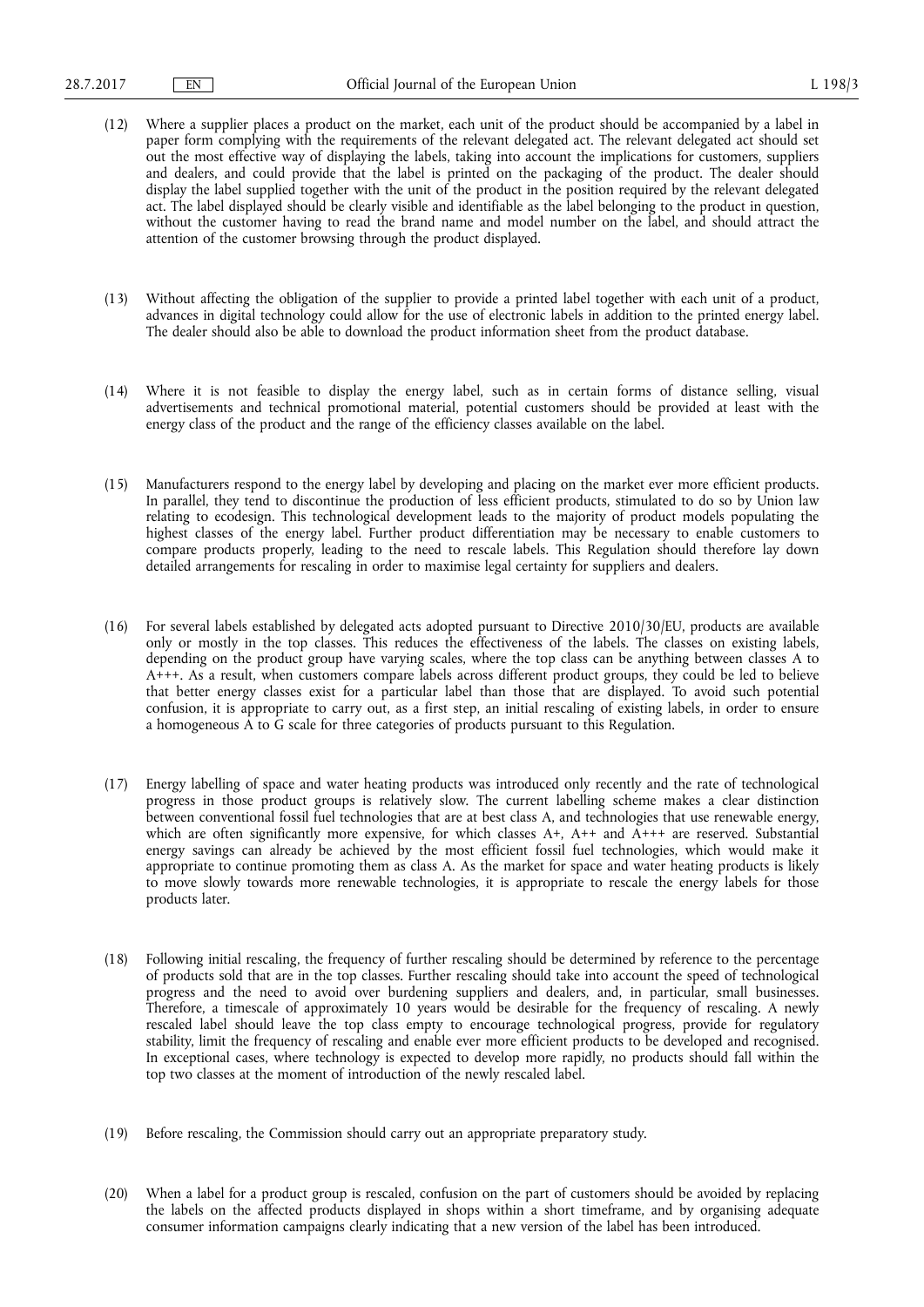- (21) In the case of a rescaled label, suppliers should provide both the existing and the rescaled labels to dealers for a certain period. The replacement of the existing labels on products on display, including on the internet, with the rescaled labels should take place as quickly as possible after the date of replacement specified in the delegated act on the rescaled label. Dealers should not display the rescaled labels before the date of replacement.
- (22) It is necessary to provide for a clear and proportionate distribution of obligations corresponding to the role of each operator in the supply and distribution process. Economic operators should be responsible for compliance in relation to their respective roles in the supply chain and should ensure that they make available on the market only products which comply with this Regulation and the delegated acts adopted pursuant thereto.
- (23) In order for customers to retain confidence in the energy label, other labels that mimic the energy label should not be allowed to be used for energy-related products and non-energy-related products. Where energy-related products are not covered by delegated acts, Member States should be able to maintain or introduce new national schemes for the labelling of such products. Additional labels, marks, symbols or inscriptions that are likely to mislead or confuse customers with respect to the consumption of energy for the product concerned should not be allowed for the same reason. Labels provided for pursuant to Union law, such as the labelling of tyres with respect to fuel efficiency and other environmental parameters, and additional labels such as the EU Energy Star and EU Ecolabel should not be considered to be misleading or confusing.
- (24) Increasingly, customers are offered software or firmware updates of their products after the products have been placed on the market and put into use. While such updates are typically intended to improve product performance, they may also impact the energy efficiency and other product parameters indicated on the energy label. If those changes are to the detriment of what is indicated on the label, customers should be informed about those changes and should be given the option of accepting or refusing the update.
- (25) In order to ensure legal certainty, it is necessary to clarify that rules on Union market surveillance and control of products entering the Union market provided for in Regulation (EC) No 765/2008 of the European Parliament and of the Council ( 1 ) apply to energy-related products. Given the principle of free movement of goods, it is imperative that Member States' market surveillance authorities cooperate with each other effectively. Such cooperation on energy labelling should be reinforced through support by the Commission of the Administrative Cooperation Groups (AdCos) on Ecodesign and Energy Labelling.
- (26) The Commission proposal for a new regulation on market surveillance of products integrates the provisions of Regulation (EC) No 765/2008, Directive 2001/95/EC of the European Parliament and of the Council (?) and several sector-specific Union harmonisation legislative acts. That proposal includes provisions on safeguard clauses contained in Decision No 768/2008/EC of the European Parliament and of the Council ( 3 ), which would apply to all Union harmonisation legislative acts. For so long as the new regulation is still under consideration by the co-legislators, it is appropriate to refer to Regulation (EC) No 765/2008 and to include safeguard clauses in this Regulation.
- (27) Market surveillance activities covered by Regulation (EC) No 765/2008 are not directed exclusively towards the protection of health and safety, but are also applicable to the enforcement of Union law which seek to safeguard other public interests, including energy efficiency. In line with the Commission Communication entitled '20 actions for safer and compliant products for Europe: a multi-annual action plan for the surveillance of products in the EU' of 13 February 2013, the Union general risk assessment methodology has been updated so that it covers all risks, including those relating to energy labelling.
- (28) Coherent and cost-effective market surveillance activity throughout the Union also requires well-structured, comprehensive archiving and sharing of all pertinent information among Member States on national activities in this context, including a reference to notifications required by this Regulation. The Information and

<sup>(</sup> 1 ) Regulation (EC) No 765/2008 of the European Parliament and of the Council of 9 July 2008 setting out the requirements for accreditation and market surveillance relating to the marketing of products and repealing Regulation (EEC) No 339/93 (OJ L 218, 13.8.2008, p. 30).

<sup>(</sup> 2 ) Directive 2001/95/EC of the European Parliament and of the Council of 3 December 2001 on general product safety (OJ L 11, 15.1.2002, p. 4).

<sup>(</sup> 3 ) Decision No 768/2008/EC of the European Parliament and of the Council of 9 July 2008 on a common framework for the marketing of products, and repealing Council Decision 93/465/EEC (OJ L 218, 13.8.2008, p. 82).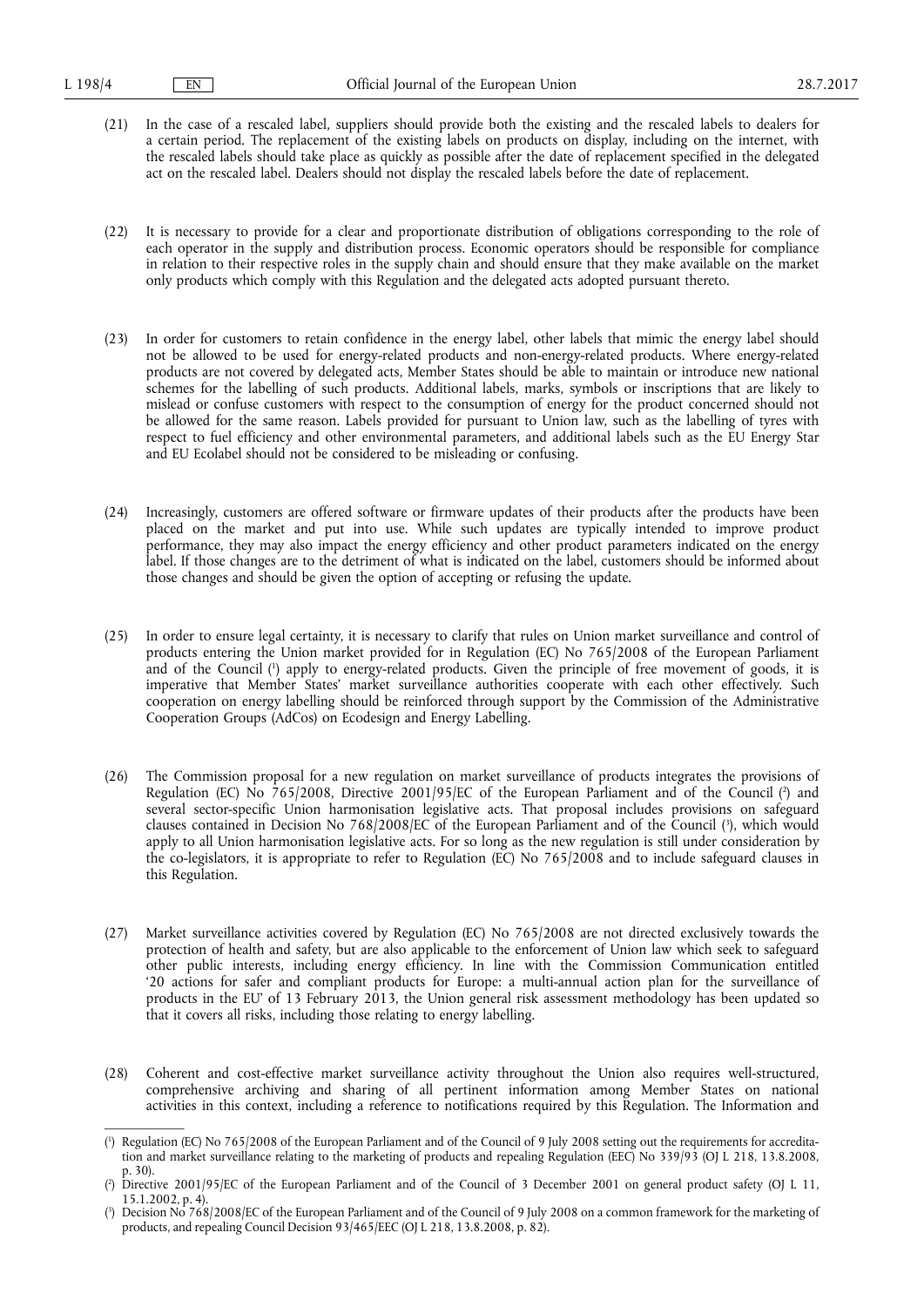Communication System on Market Surveillance (ICSMS) database established by the Commission is well-suited for the purpose of forming a complete database of market surveillance information, and its use should therefore be strongly encouraged.

- (29) In order to set up a useful tool for consumers, to allow for alternative ways for dealers to receive product information sheets, to facilitate the monitoring of compliance and to provide up-to-date market data for the regulatory process on revisions of product-specific labels and information sheets, the Commission should set up and maintain a product database consisting of a public and a compliance part, which should be accessible via an online portal.
- (30) Without prejudice to the Member States' market surveillance obligations and to suppliers' obligations to check product conformity, suppliers should make the required product compliance information available electronically in the product database. The information relevant for consumers and dealers should be made publicly available in the public part of the product database. That information should be made available as open data so as to give mobile application developers and other comparison tools the opportunity to use it. Easy direct access to the public part of the product database should be facilitated by user-oriented tools, such as a dynamic quick response code (QR code), included on the printed label.
- (31) The compliance part of the product database should be subject to strict data protection rules. The required specific parts of the technical documentation in the compliance part should be made available both to market surveillance authorities and to the Commission. Where some technical information is so sensitive that it would be inappropriate to include it in the category of technical documentation as detailed in delegated acts adopted pursuant to this Regulation, market surveillance authorities should retain the power to access that information when necessary in accordance with the duty of cooperation on suppliers or by way of additional parts of the technical documentation uploaded to the product database by suppliers on a voluntary basis.
- (32) In order for the product database to be of use as soon as possible, registration should be mandatory for all models the units of which are placed on the market as from the date of entry into force of this Regulation. For models, the units of which are placed on the market before the date of entry into force of this Regulation and which are no longer marketed, registration should be optional. An appropriate transitional period should be provided for the development of the database and to allow suppliers to comply with their registration obligation. When any changes with relevance for the label and the product information sheet are made to a product already on the market, the product should be considered to be a new model and the supplier should register it in the product database. The Commission, in cooperation with market surveillance authorities and suppliers, should pay special attention to the transitional process until the full implementation of the public and compliance parts of the product database.
- (33) The penalties applicable to infringements of the provisions of this Regulation and delegated acts adopted pursuant thereto should be effective, proportionate and dissuasive.
- (34) In order to promote energy efficiency, climate mitigation and environmental protection, Member States should be able to create incentives for the use of energy-efficient products. Member States are free to decide on the nature of such incentives. Such incentives should comply with Union State aid rules and should not constitute unjustifiable market barriers. This Regulation does not prejudice the outcome of any future State aid procedure that may be undertaken in accordance with Articles 107 and 108 of the Treaty on the Functioning of the European Union (TFEU) in respect of such incentives.
- (35) Energy consumption, performance and other information concerning the products covered by product-specific requirements under this Regulation should be measured by using reliable, accurate and reproducible methods that take into account the generally recognised state-of-the-art measurements and calculation methods. In the interests of the proper functioning of the internal market, standards should be harmonised at Union level. Such methods and standards should, to the extent possible, take into account the real-life usage of a given product, reflect average consumer behaviour and be robust in order to deter intentional and unintentional circumvention. Energy labels should reflect the comparative performance of the actual use of products, within the constraints due to the need of reliable and reproducible laboratory testing. Suppliers should therefore not be allowed to include software or hardware that automatically alters the performance of the product in test conditions. In the absence of published standards at the time of application of product-specific requirements, the Commission should publish, in the *Official Journal of the European Union*, transitional measurement and calculation methods in relation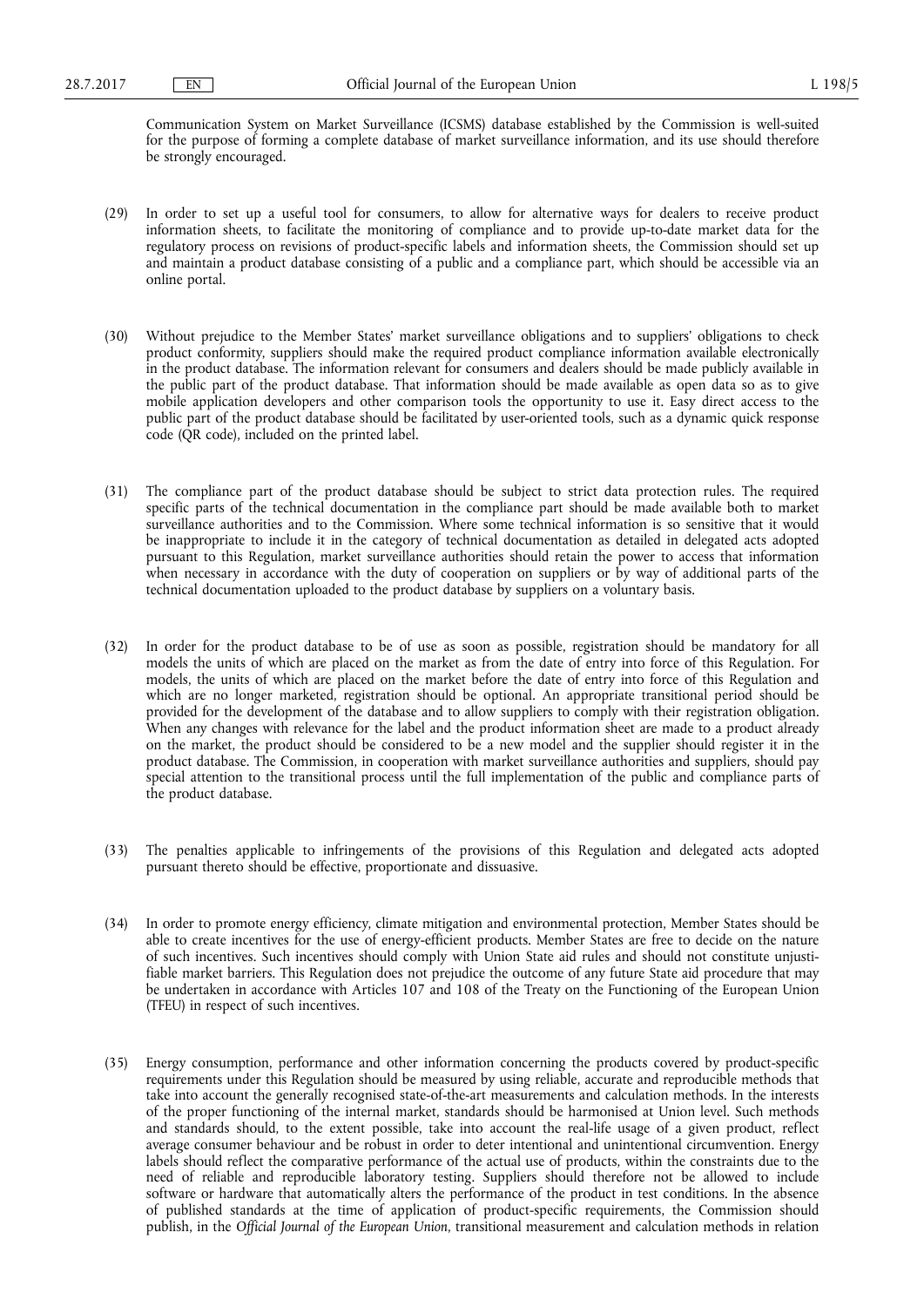to those product-specific requirements. Once a reference to such a standard has been published, compliance with it should provide a presumption of conformity with measurement methods for those product-specific requirements adopted on the basis of this Regulation.

- (36) The Commission should provide a long-term working plan for the revision of labels for particular energy-related products including an indicative list of further energy-related products for which an energy label could be established. The working plan should be implemented starting with a technical, environmental and economic analysis of the product groups concerned. That analysis should also look at supplementary information including the possibility and cost of providing consumers with information on the performance of an energy-related product, such as its energy consumption, durability or environmental performance, in coherence with the objective to promote a circular economy. Such supplementary information should improve the intelligibility and effectiveness of the label towards consumers and should not lead to any negative impact on consumers.
- (37) Suppliers of products marketed in accordance with Directive 2010/30/EU before the date of entry into force of this Regulation should continue to be subject to the obligation to make available an electronic version of the technical documentation of the products concerned upon request of the market surveillance authorities. Appropriate transitional provisions should ensure legal certainty and continuity in this respect.
- (38) In addition, in order to ensure a seamless transition to this Regulation, the existing requirements laid down in delegated acts adopted pursuant to Article 10 of Directive 2010/30/EU and Commission Directive 96/60/EC ( 1 ) should continue to apply to the relevant product groups until they are repealed or replaced by delegated acts adopted pursuant to this Regulation. The application of those existing requirements is without prejudice to the application of the obligations under this Regulation.
- (39) In order to establish specific product groups of energy-related products in accordance with a set of specific criteria and in order to establish product-specific labels and information sheets, the power to adopt acts in accordance with Article 290 TFEU should be delegated to the Commission. It is of particular importance that the Commission carry out appropriate consultations during its preparatory work, including at expert level, and that those consultations be conducted in accordance with the principles laid down in the Interinstitutional Agreement of 13 April 2016 on Better Law Making ( 2 ). In particular, to ensure equal participation in the preparation of delegated acts, the European Parliament and the Council receive all documents at the same time as Member States' experts, and their experts systematically have access to meetings of Commission expert groups dealing with the preparation of delegated acts.
- (40) In order to ensure uniform conditions for the implementation of this Regulation, implementing powers for determining under the Union safeguard procedure whether a national measure is justified or not and for establishing detailed requirements concerning the operational details relating to the product database should be conferred on the Commission. Those powers should be exercised in accordance with Regulation (EU) No 182/2011 of the European Parliament and of the Council (3).
- (41) Since the objectives of this Regulation, namely to allow customers to choose more efficient products by supplying relevant information, cannot be sufficiently achieved by the Member States but can rather, by further developing the harmonised regulatory framework and ensuring a level playing field for manufacturers, be better achieved at Union level, the Union may adopt measures, in accordance with the principle of subsidiarity as set out in Article 5 of the Treaty on European Union. In accordance with the principle of proportionality as set out in that Article, this Regulation does not go beyond what is necessary in order to achieve those objectives.
- (42) This Regulation should be without prejudice to the obligations of the Member States relating to the time-limits for transposition into national law and the date of application of Directive 2010/30/EU.
- (43) Directive 2010/30/EU should therefore be repealed,

<sup>(</sup> 1 ) Commission Directive 96/60/EC of 19 September 1996 implementing Council Directive 92/75/EEC with regard to energy labelling of household combined washer-driers (OJ L 266, 18.10.1996, p. 1).

<sup>(</sup> 2 ) OJ L 123, 12.5.2016, p. 1.

<sup>(</sup> 3 ) Regulation (EU) No 182/2011 of the European Parliament and of the Council of 16 February 2011 laying down the rules and general principles concerning mechanisms for control by Member States of the Commission's exercise of implementing powers (OJ L 55, 28.2.2011, p. 13).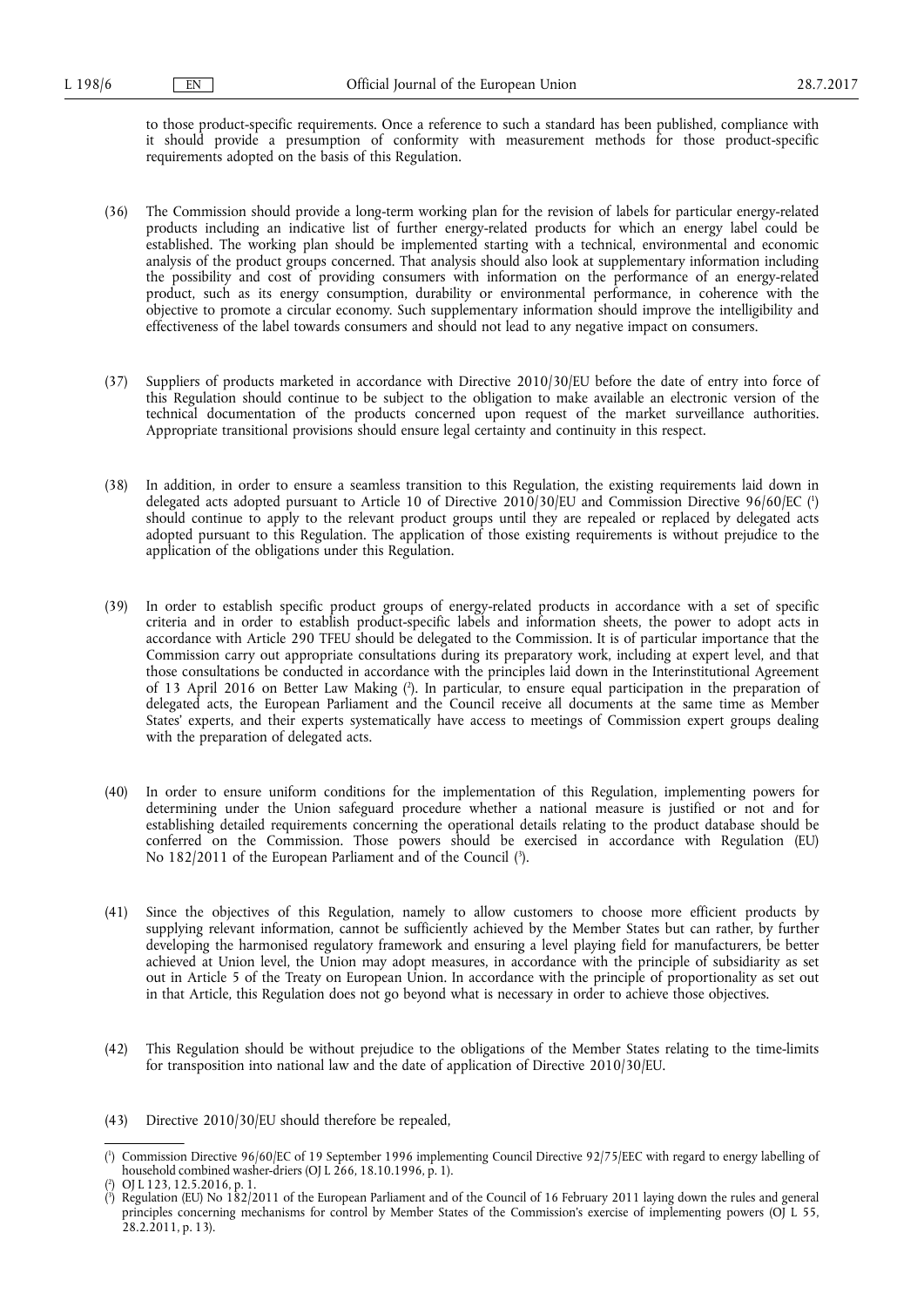HAVE ADOPTED THIS REGULATION:

#### *Article 1*

#### **Subject-matter and scope**

1. This Regulation lays down a framework that applies to energy-related products ('products') placed on the market or put into service. It provides for the labelling of those products and the provision of standard product information regarding energy efficiency, the consumption of energy and of other resources by products during use and supplementary information concerning products, thereby enabling customers to choose more efficient products in order to reduce their energy consumption.

- 2. This Regulation does not apply to:
- (a) second-hand products, unless they are imported from a third country;
- (b) means of transport for persons or goods.

#### *Article 2*

#### **Definitions**

For the purposes of this Regulation the following definitions apply:

- (1) 'energy-related product' or 'product' means a good or system with an impact on energy consumption during use which is placed on the market or put into service, including parts with an impact on energy consumption during use which are placed on the market or put into service for customers and that are intended to be incorporated into products;
- (2) 'product group' means a group of products which have the same main functionality;
- (3) 'system' means a combination of several goods which when put together perform a specific function in an expected environment and of which the energy efficiency can then be determined as a single entity;
- (4) 'model' means a version of a product of which all units share the same technical characteristics relevant for the label and the product information sheet and the same model identifier;
- (5) 'model identifier' means the code, usually alphanumeric, which distinguishes a specific product model from other models with the same trade mark or the same supplier's name;
- (6) 'equivalent model' means a model which has the same technical characteristics relevant for the label and the same product information sheet, but which is placed on the market or put into service by the same supplier as another model with a different model identifier;
- (7) 'making available on the market' means the supply of a product for distribution or use on the Union market in the course of a commercial activity, whether in return for payment or free of charge;
- (8) 'placing on the market' means the first making available of a product on the Union market;
- (9) 'putting into service' means the first use of a product for its intended purpose on the Union market;
- (10) 'manufacturer' means a natural or legal person who manufactures a product or has a product designed or manufactured, and markets that product under its name or trademark;
- (11) 'authorised representative' means a natural or legal person established in the Union who has received a written mandate from the manufacturer to act on its behalf in relation to specified tasks;
- (12) 'importer' means a natural or legal person established in the Union who places a product from a third country on the Union market;
- (13) 'dealer' means a retailer or other natural or legal person who offers for sale, hire, or hire purchase, or displays products to customers or installers in the course of a commercial activity, whether or not in return for payment;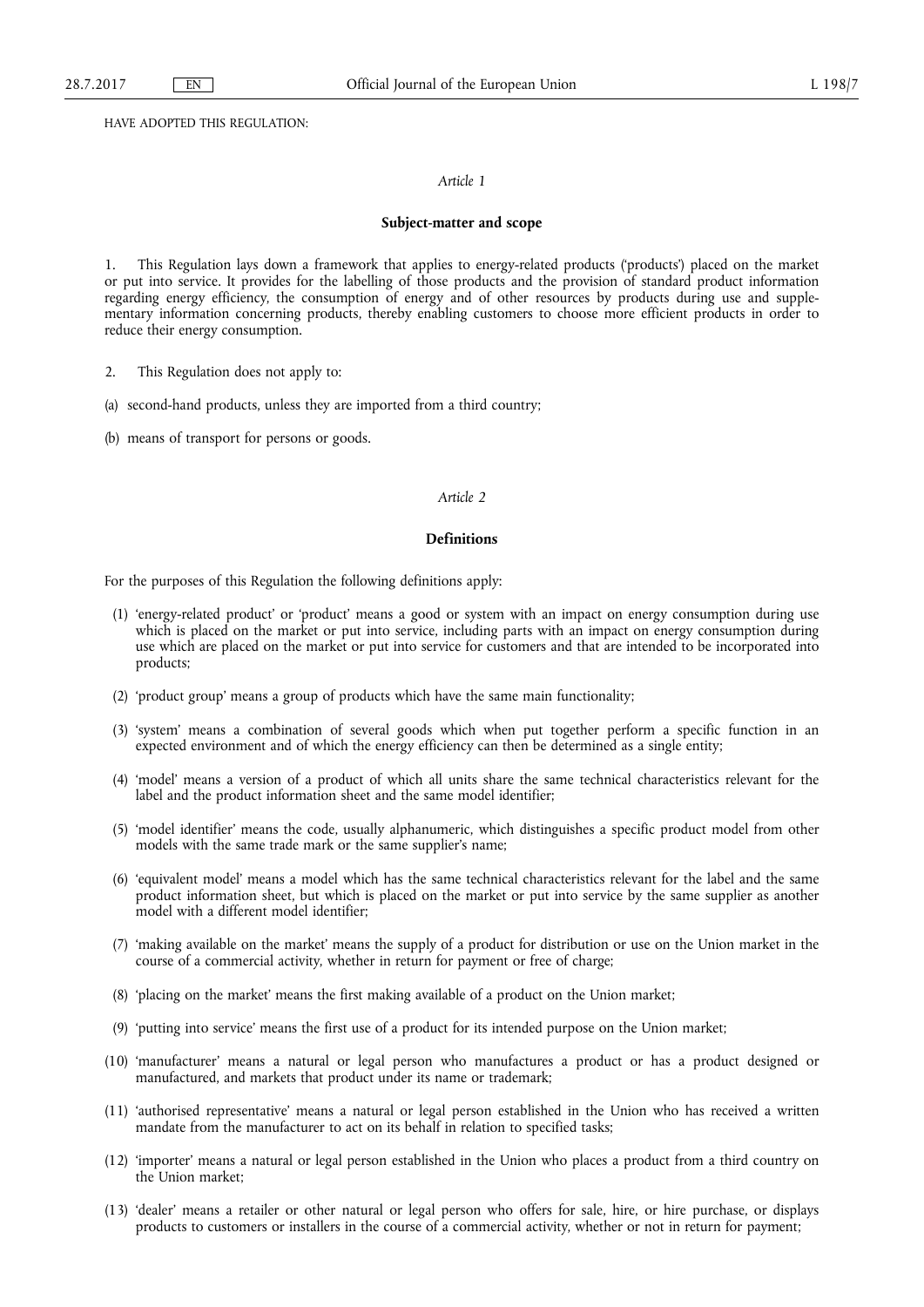- (14) 'supplier' means a manufacturer established in the Union, the authorised representative of a manufacturer who is not established in the Union, or an importer, who places a product on the Union market;
- (15) 'distance selling' means the offer for sale, hire or hire purchase by mail order, catalogue, internet, telemarketing or by any other method by which the potential customer cannot be expected to see the product displayed;
- (16) 'customer' means a natural or legal person who buys, hires or receives a product for own use whether or not acting for purposes which are outside its trade, business, craft or profession;
- (17) 'energy efficiency' means the ratio of output of performance, service, goods or energy to input of energy;
- (18) 'harmonised standard' means standard as defined in point (c) of Article 2(1) of Regulation (EU) No 1025/2012 of the European Parliament and of the Council ( 1 );
- (19) 'label' means a graphic diagram, either in printed or electronic form, including a closed scale using only letters from A to G, each letter representing a class and each class corresponding to energy savings, in seven different colours from dark green to red, in order to inform customers about energy efficiency and energy consumption; it includes rescaled labels and labels with fewer classes and colours in accordance with Article 11(10) and (11);
- (20) 'rescaling' means an exercise making the requirements for achieving the energy class on a label for a particular product group more stringent;
- (21) 'rescaled label' means a label for a particular product group that has undergone rescaling and is distinguishable from labels before rescaling while preserving a visual and perceptible coherence of all labels;
- (22) 'product information sheet' means a standard document containing information relating to a product, in printed or electronic form;
- (23) 'technical documentation' means documentation sufficient to enable market surveillance authorities to assess the accuracy of the label and the product information sheet of a product, including test reports or similar technical evidence;
- (24) 'supplementary information' means information, as specified in a delegated act, on the functional and environmental performance of a product;
- (25) 'product database' means a collection of data concerning products, which is arranged in a systematic manner and consists of a consumer-oriented public part, where information concerning individual product parameters is accessible by electronic means, an online portal for accessibility and a compliance part, with clearly specified accessibility and security requirements;
- (26) 'verification tolerance' means the maximum admissible deviation of the measurement and calculation results of the verification tests performed by, or on behalf of, market surveillance authorities, compared to the values of the declared or published parameters, reflecting deviation arising from interlaboratory variation.

#### **General obligations of suppliers**

1. The supplier shall ensure that products that are placed on the market are accompanied, for each individual unit, free of charge, with accurate printed labels and with product information sheets in accordance with this Regulation and the relevant delegated acts.

As an alternative to supplying the product information sheet with the product, delegated acts referred to in point (h) of Article 16(3) may provide that it is sufficient for the supplier to enter the parameters of such product information sheet into the product database. In such a case, the supplier shall provide the product information sheet in printed form to the dealer on request.

Delegated acts may provide that the label is printed on the packaging of the product.

<sup>(</sup> 1 ) Regulation (EU) No 1025/2012 of the European Parliament and of the Council of 25 October 2012 on European standardisation, amending Council Directives 89/686/EEC and 93/15/EEC and Directives 94/9/EC, 94/25/EC, 95/16/EC, 97/23/EC, 98/34/EC, 2004/22/EC, 2007/23/EC, 2009/23/EC and 2009/105/EC of the European Parliament and of the Council and repealing Council Decision 87/95/EEC and Decision No 1673/2006/EC of the European Parliament and of the Council (OJ L 316, 14.11.2012, p. 12).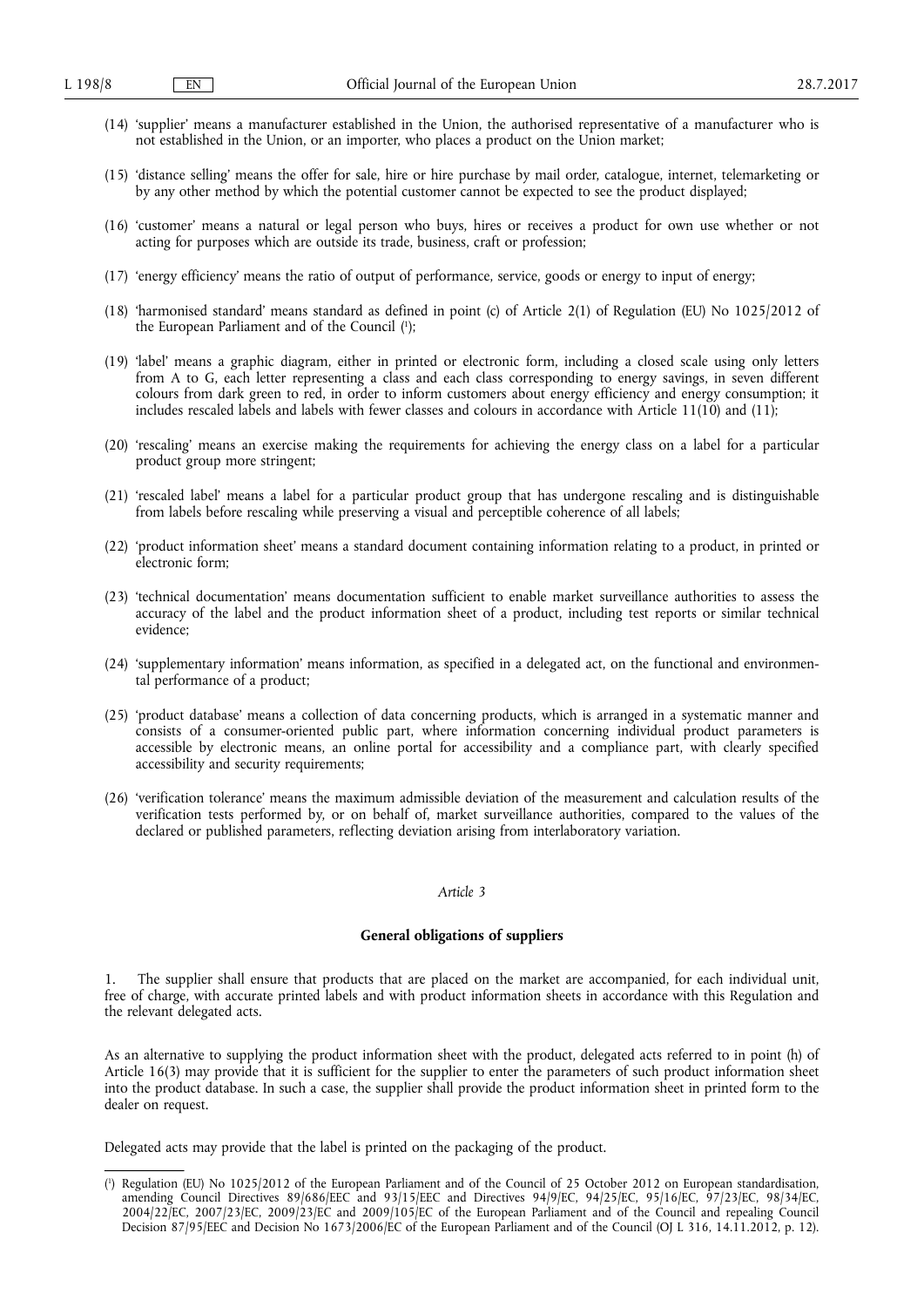2. The supplier shall deliver printed labels, including rescaled labels in accordance with Article 11(13), and product information sheets, to the dealer free of charge, promptly and in any event within five working days upon the dealer's request.

3. The supplier shall ensure the accuracy of the labels and product information sheets that it provides and shall produce technical documentation sufficient to enable the accuracy to be assessed.

4. Once a unit of a model is in service, the supplier shall request explicit consent from the customer regarding any changes intended to be introduced to the unit by means of updates that would be detrimental to the parameters of the energy efficiency label for that unit, as set out in the relevant delegated act. The supplier shall inform the customer of the objective of the update and of the changes in the parameters, including any change in the label class. For a period proportionate to the average lifespan of the product, the supplier shall give the customer the option of refusing the update without avoidable loss of functionality.

5. The supplier shall not place on the market products that have been designed so that a model's performance is automatically altered in test conditions with the objective of reaching a more favourable level for any of the parameters specified in the relevant delegated act or included in any of the documentation provided with the product.

## *Article 4*

#### **Obligations of suppliers in relation to the product database**

1. As from 1 January 2019, the supplier shall, before placing on the market a unit of a new model covered by a delegated act, enter in the public and compliance parts of the product database the information for that model, as set out in Annex I.

2. Where units of models covered by a delegated act are placed on the market between 1 August 2017 and 1 January 2019, the supplier shall, by 30 June 2019, enter in the product database the information set out in Annex I in relation to those models.

Until data entry in the product database, the supplier shall make an electronic version of the technical documentation available for inspection within 10 days of a request received from market surveillance authorities or the Commission.

The supplier may enter in the product database the information for models, as set out in Annex I, the units of which were exclusively placed on the market before 1 August 2017.

4. A product for which changes are made that are relevant for the label or the product information sheet shall be considered to be a new model. The supplier shall indicate in the database when it no longer places on the market units of a model.

5. The obligations referred to in paragraphs 1 and 2 of this Article shall not apply to packages of heaters referred to in Commission Delegated Regulations (EU) No 811/2013 ('), (EU) No 812/2013 (') and (EU) 2015/1187 ('), where the provision of labels for those packages is the sole responsibility of the dealer.

6. After the final unit of a model has been placed on the market, the supplier shall keep the information concerning that model in the compliance part of the product database for a period of  $15$  years. Where appropriate in relation to the average life span of a product, a shorter retention period may be provided for pursuant to point (q) of Article 16(3). The information in the public part of the database shall not be deleted.

<sup>(</sup> 1 ) Commission Delegated Regulation (EU) No 811/2013 of 18 February 2013 supplementing Directive 2010/30/EU of the European Parliament and of the Council with regard to the energy labelling of space heaters, combination heaters, packages of space heater, temperature control and solar device and packages of combination heater, temperature control and solar device (OJ L 239, 6.9.2013, p. 1).

<sup>(</sup> 2 ) Commission Delegated Regulation (EU) No 812/2013 of 18 February 2013 supplementing Directive 2010/30/EU of the European Parliament and of the Council with regard to the energy labelling of water heaters, hot water storage tanks and packages of water heater and solar device (OJ L 239, 6.9.2013, p. 83).

<sup>(</sup> 3 Commission Delegated Regulation (EU) 2015/1187 of 27 April 2015 supplementing Directive 2010/30/EU of the European Parliament and of the Council with regard to energy labelling of solid fuel boilers and packages of a solid fuel boiler, supplementary heaters, temperature controls and solar devices (OJ L 193, 21.7.2015, p. 43).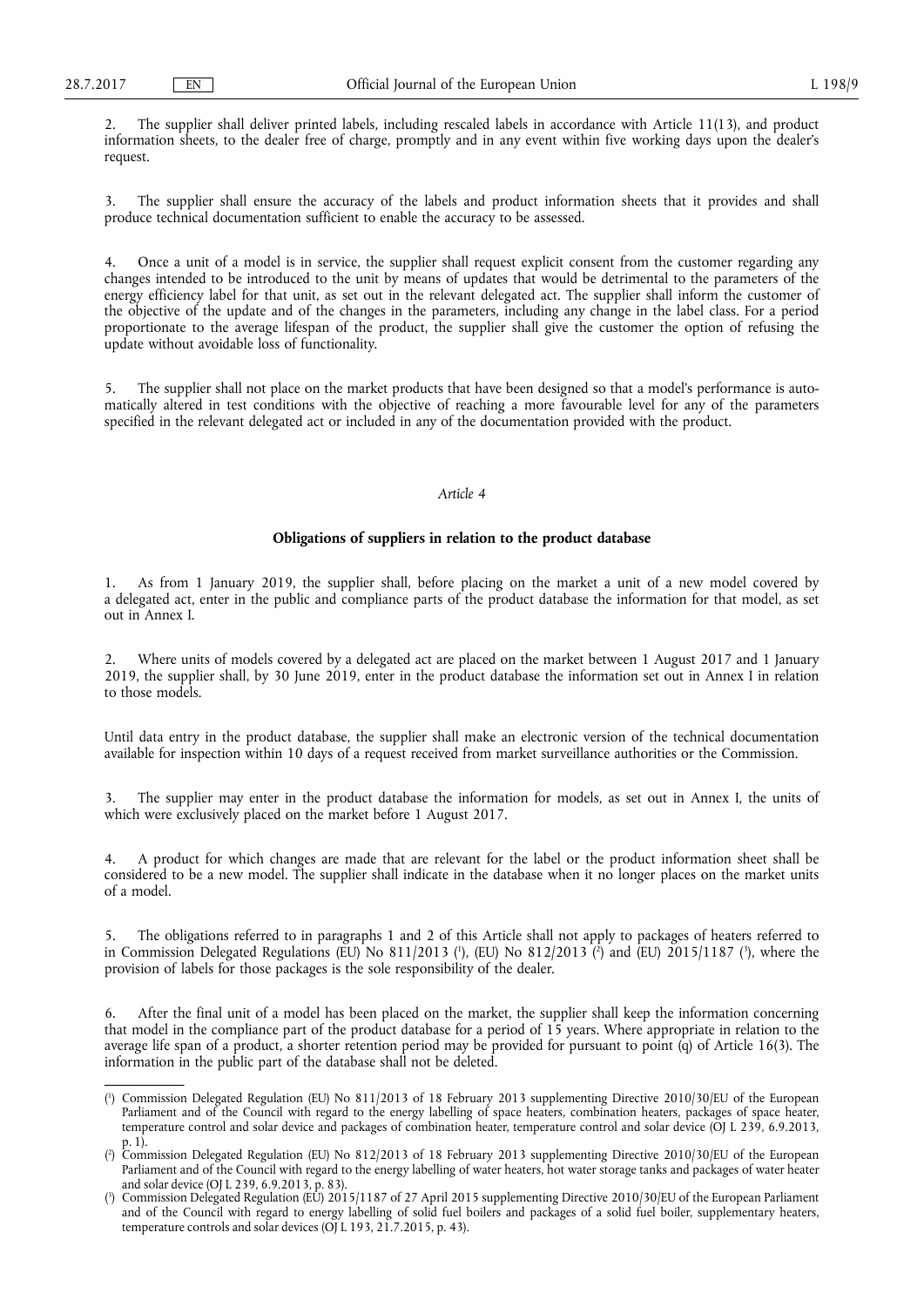#### **Obligations of dealers**

- 1. The dealer shall:
- (a) display, in a visible manner, including for online distance selling, the label provided by the supplier or made available in accordance with paragraph 2 for units of a model covered by the relevant delegated act; and
- (b) make available to customers the product information sheet, including, upon request, in physical form at the point of sale.

2. Where, notwithstanding Article 3(1), the dealer does not have a label, it shall request one from the supplier in accordance with Article 3(2).

3. Where, notwithstanding Article 3(1), the dealer does not have a product information sheet, it shall request one from the supplier in accordance with Article 3(2); or, if it chooses to do so, print or download one for electronic display from the product database, if those functions are available for the relevant product.

### *Article 6*

## **Other obligations of suppliers and dealers**

The supplier and the dealer shall:

- (a) make reference to the energy efficiency class of the product and the range of the efficiency classes available on the label in visual advertisements or technical promotional material for a specific model in accordance with the relevant delegated act;
- (b) cooperate with market surveillance authorities and take immediate action to remedy any case of non-compliance with the requirements set out in this Regulation and the relevant delegated acts, which falls under their responsibility, at their own initiative or when required to do so by market surveillance authorities;
- (c) for products covered by delegated acts, not provide or display other labels, marks, symbols or inscriptions which do not comply with the requirements of this Regulation and the relevant delegated acts, if doing so would be likely to mislead or confuse customers with respect to the consumption of energy or other resources during use;
- (d) for products not covered by delegated acts, not supply or display labels which mimic the labels provided for under this Regulation and the relevant delegated acts;
- (e) for non-energy related products, not supply or display labels which mimic the labels provided for in this Regulation or in delegated acts.

Point (d) in the first subparagraph shall not affect labels provided for in national law, unless those labels are provided for in delegated acts.

## *Article 7*

#### **Obligations of Member States**

1. Member States shall not impede the placing on the market or putting into service, within their territories, of products which comply with this Regulation and the relevant delegated acts.

2. Where Member States provide incentives for a product specified in a delegated act, those incentives shall aim at the highest two significantly populated classes of energy efficiency, or at higher classes as laid down in that delegated act.

3. Member States shall ensure that the introduction of labels and rescaling of labels is accompanied by educational and promotional information campaigns on energy labelling, if appropriate in cooperation with suppliers and dealers. The Commission shall support cooperation and the exchange of best practices in relation to those campaigns, including through the recommendation of common key messages.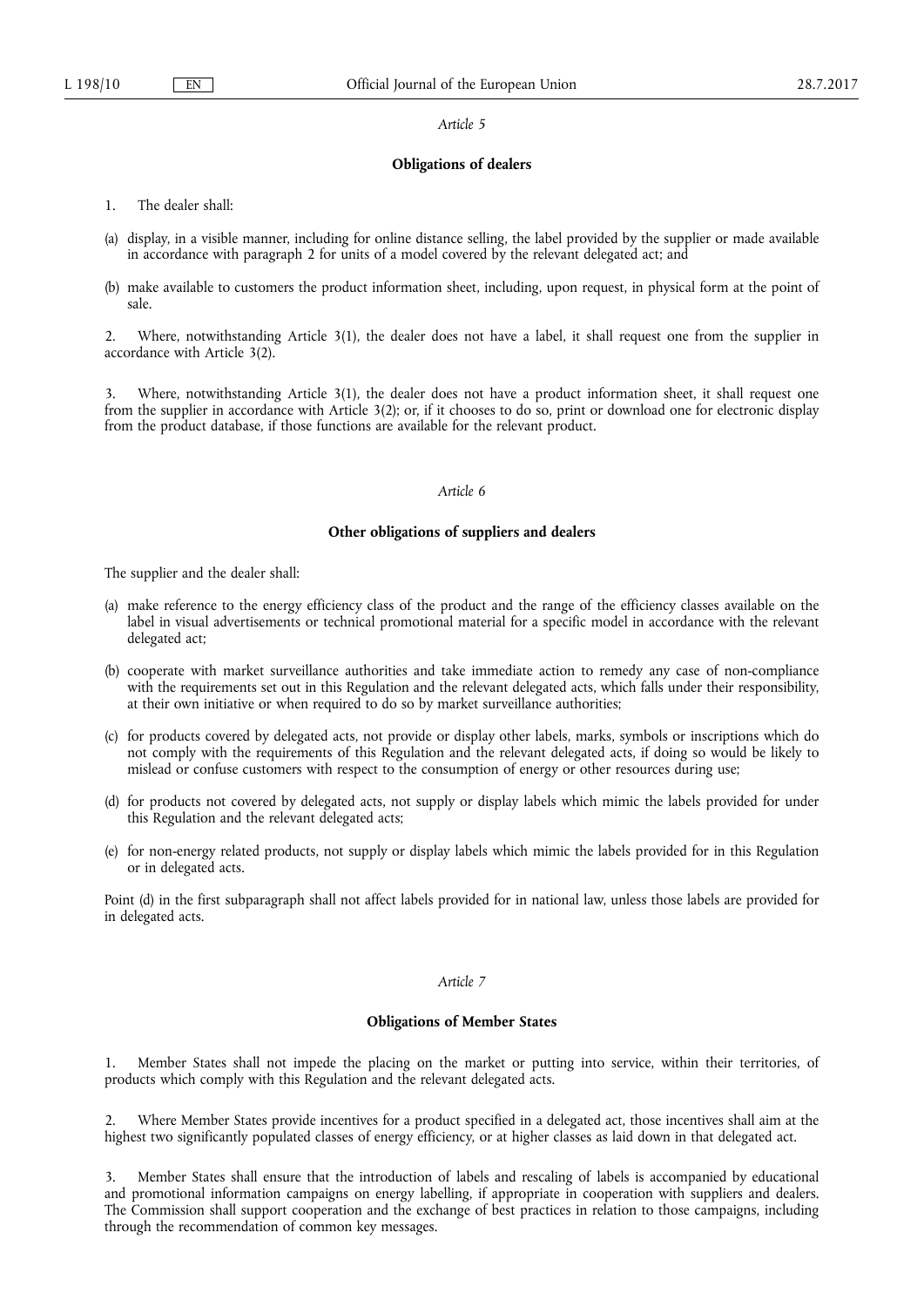4. Member States shall lay down the rules on penalties and enforcement mechanisms applicable to infringements of this Regulation and the delegated acts, and shall take all measures necessary to ensure that they are implemented. The penalties provided for shall be effective, proportionate and dissuasive. Rules which fulfil the requirements of Article 15 of Directive 2010/30/EU shall be considered to fulfil the requirements of this paragraph as regards penalties.

Member States shall, by 1 August 2017, notify the Commission of the rules referred to in the first subparagraph that have not previously been notified to the Commission, and shall notify the Commission, without delay, of any subsequent amendment affecting them.

## *Article 8*

### **Union market surveillance and control of products entering the Union market**

Articles 16 to 29 of Regulation (EC) No 765/2008 shall apply to products covered by this Regulation and by the relevant delegated acts.

2. The Commission shall encourage and support cooperation and the exchange of information on market surveillance relating to the labelling of products between national authorities of the Member States that are responsible for market surveillance or in charge of the control of products entering the Union market and between them and the Commission, inter alia, by involving more closely the AdCos on Ecodesign and Energy Labelling.

Such exchanges of information shall also be conducted when test results indicate that the product complies with this Regulation and the relevant delegated act.

3. Member States' general market surveillance programmes or sector specific programmes established pursuant to Article 18 of Regulation (EC) No 765/2008 shall include actions to ensure the effective enforcement of this Regulation.

4. The Commission shall, in cooperation with the AdCos on Ecodesign and Energy Labelling, elaborate guidelines for the enforcement of this Regulation, in particular as regards best practices for product testing and the sharing of information between national market surveillance authorities and the Commission.

5. Market surveillance authorities shall have the right to recover from the supplier the costs of document inspection and physical product testing in case of non-compliance with this Regulation or the relevant delegated acts.

## *Article 9*

#### **Procedure at national level for dealing with products presenting a risk**

Where the market surveillance authorities of one Member State have sufficient reason to believe that a product covered by this Regulation presents a risk to aspects of public interest protection covered by this Regulation, such as environmental and consumer protection aspects, they shall carry out an evaluation in relation to the product concerned covering all energy labelling requirements relevant to the risk and laid down in this Regulation or in the relevant delegated act. Suppliers and dealers shall cooperate as necessary with the market surveillance authorities for the purpose of that evaluation.

2. Where, in the course of the evaluation referred to in paragraph 1, the market surveillance authorities find that the product does not comply with the requirements laid down in this Regulation or in the relevant delegated act, they shall without delay require the supplier, or where appropriate, the dealer, to take all appropriate corrective action to bring the product into compliance with those requirements, where appropriate to withdraw the product from the market, or where appropriate, to recall it within a reasonable period, commensurate with the nature of the risk as they may prescribe.

Article 21 of Regulation (EC) No 765/2008 shall apply to the measures referred to in this paragraph.

3. Where the market surveillance authorities consider that a case of non-compliance as referred to in paragraph 2 is not restricted to their national territory, they shall inform the Commission and the other Member States of the results of the evaluation and of the action which they have required the supplier or dealer to take.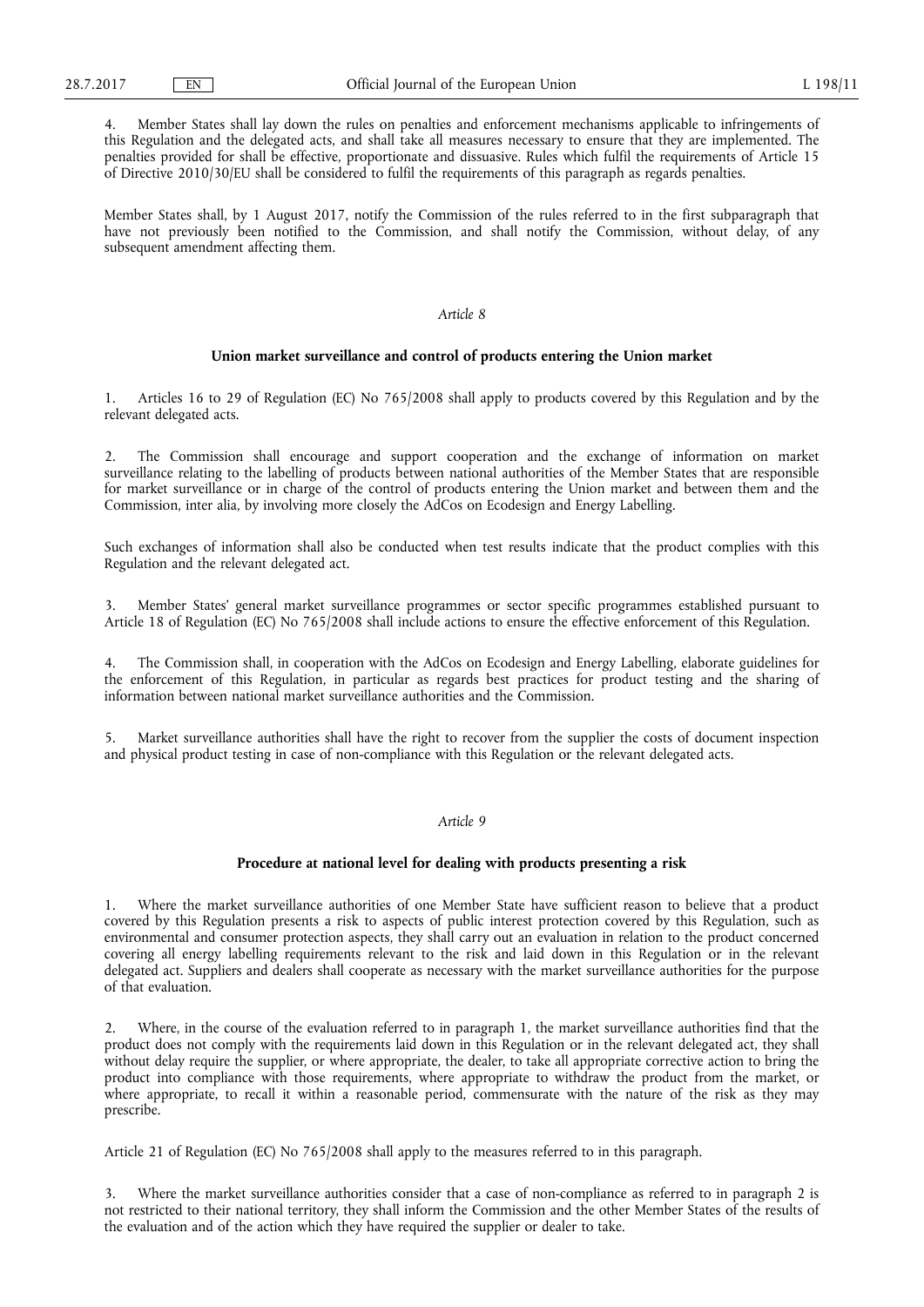4. The supplier or, where appropriate, the dealer shall ensure that all appropriate corrective or restrictive action in accordance with paragraph 2 is taken in respect of all the products concerned that it has made available on the market throughout the Union.

5. Where the supplier or, where appropriate, the dealer does not take adequate corrective action within the period referred to in paragraph 2, the market surveillance authorities shall take all appropriate provisional measures to prohibit or restrict the availability of the product on their national market, to withdraw the product from that market, or to recall it.

6. The market surveillance authorities shall inform the Commission and the other Member States without delay of the measures taken pursuant to paragraph 5. That information shall include all available details, in particular:

- (a) the data necessary for the identification of the non-compliant product;
- (b) the origin of the product;
- (c) the nature of the non-compliance alleged and the risk involved;
- (d) the nature and duration of the national measures taken and the arguments put forward by the supplier or, where appropriate, the dealer.

In particular, the market surveillance authorities shall indicate whether the non-compliance is due to either failure of the product to meet requirements relating to aspects of public interest protection laid down in this Regulation or shortcomings in the harmonised standards referred to in Article 13 conferring a presumption of conformity.

7. Member States other than the Member State initiating the procedure shall without delay inform the Commission and the other Member States of any measures adopted and of any additional information at their disposal relating to the non-compliance of the product concerned, and, in the event of disagreement with the notified national measure, of their objections.

8. Where, within 60 days of receipt of the information referred to in paragraph 6, no objection has been raised by either a Member State or the Commission in respect of a provisional measure taken by a Member State, that measure shall be deemed to be justified.

9. Member States shall ensure that appropriate restrictive measures, such as withdrawal of the product from their market, are taken in respect of the product concerned, without delay.

#### *Article 10*

### **Union safeguard procedure**

1. Where, on completion of the procedure set out in Article 9(4) and (5), objections are raised against a measure taken by a Member State, or where the Commission considers a national measure to be contrary to Union law, the Commission shall, without delay, consult the Member State and the supplier or, where appropriate, the dealer and shall evaluate the national measure.

On the basis of the results of that evaluation, the Commission shall decide by means of an implementing act whether the national measure is justified or not and may suggest an appropriate alternative measure. That implementing act shall be adopted in accordance with the examination procedure referred to in Article 18(2).

2. The Commission shall address its decision to all Member States and shall immediately communicate it to them and to the supplier or dealer concerned.

If the national measure is considered to be justified, all Member States shall take the measures necessary to ensure that the non-compliant product is withdrawn from their market, and shall inform the Commission accordingly. If the national measure is considered to be unjustified, the Member State concerned shall withdraw the measure.

4. Where the national measure is considered to be justified and the non-compliance of the product is attributed to shortcomings in the harmonised standards referred to in Article 9(6) of this Regulation, the Commission shall apply the procedure provided for in Article 11 of Regulation (EU) No 1025/2012.

5. Corrective or restrictive measures pursuant to Article 9(2), (4), (5) or (9), or Article 10(3) shall be extended to all units of a non-compliant model and of its equivalent models, except those units for which the supplier demonstrates that they are compliant.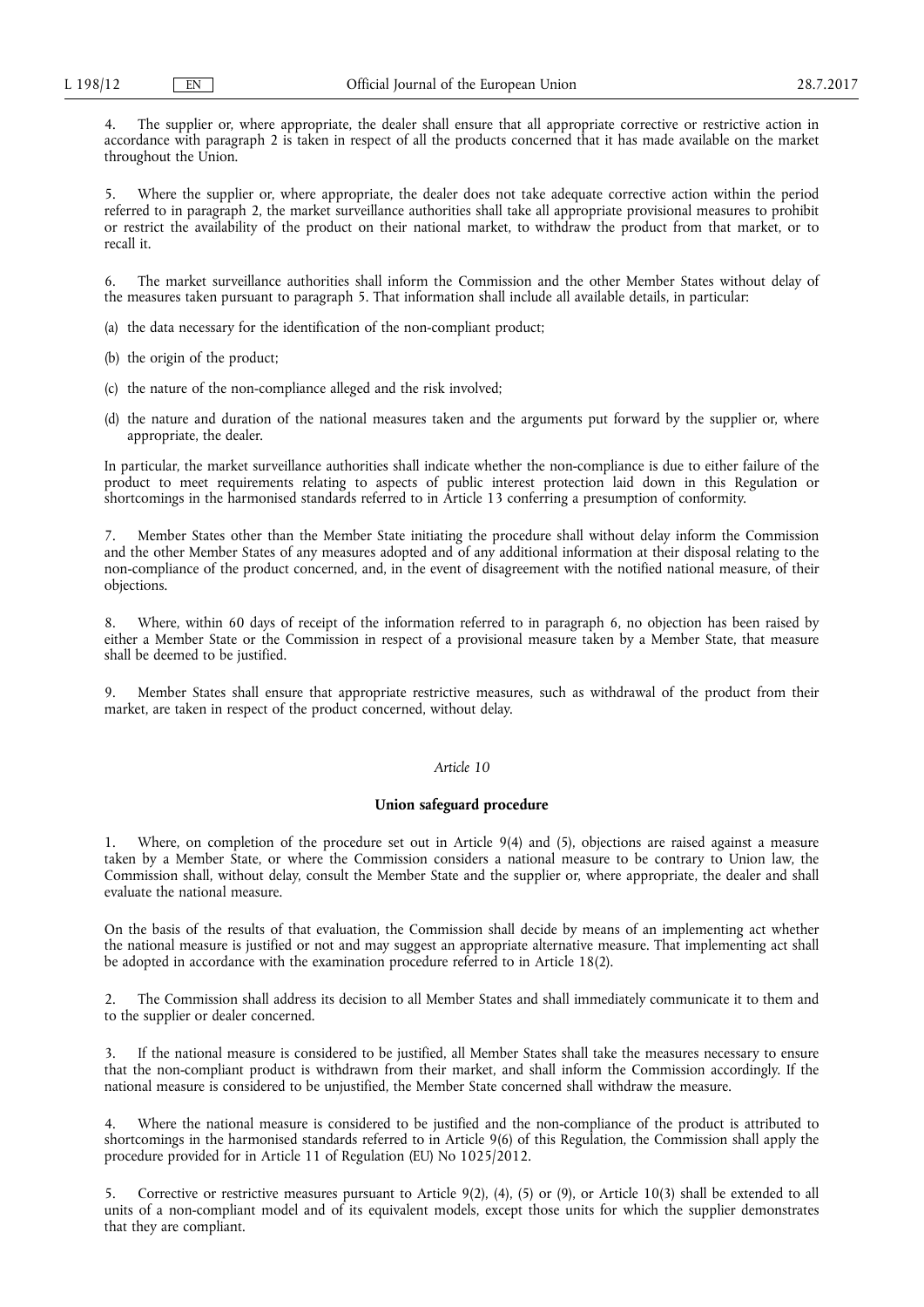#### **Procedure for the introduction and rescaling of labels**

1. As regards the product groups referred to in paragraphs 4 and 5, the Commission shall rescale labels which were in force on 1 August 2017 subject to paragraphs 4 and 5 and paragraphs 8 to 12.

By way of derogation from the requirement of achieving significant energy and cost savings set out in point (b) of Article 16(3), where the rescaling cannot achieve such savings, it shall ensure at least a homogenous A to G scale.

2. Where a label does not exist for a product group on 1 August 2017, the Commission may, subject to paragraphs 8 to 12, introduce labels.

The Commission may further rescale labels which have been rescaled in accordance with paragraph 1 or introduced in accordance with paragraph 2 where the conditions under point (a) or (b) of paragraph 6 are met, and subject to paragraphs 8 to 12.

4. In order to ensure a homogenous A to G scale, the Commission shall adopt, by 2 August 2023, delegated acts pursuant to Article 16 of this Regulation in order to supplement this Regulation by introducing A to G rescaled labels for product groups covered by delegated acts adopted pursuant to Directive 2010/30/EU, with the aim of displaying the rescaled label both in shops and online, 18 months after the date of entry into force of the delegated acts adopted pursuant to this Regulation.

When determining the order of product groups to be rescaled, the Commission shall take into account the proportion of products in the highest classes.

- 5. By way of derogation from paragraph 4, the Commission shall:
- (a) present reviews for the product groups covered by Delegated Regulations (EU) No 811/2013, (EU) No 812/2013 and (EU) 2015/1187 by 2 August 2025 with a view to rescaling them, and, where appropriate, shall, by 2 August 2026, adopt delegated acts pursuant to Article 16 of this Regulation in order to supplement this Regulation by introducing A to G rescaled labels.

In any event, the delegated acts introducing A to G rescaled labels shall be adopted no later than 2 August 2030.

(b) adopt, by 2 November 2018, delegated acts pursuant to Article 16 of this Regulation in order to supplement this Regulation by introducing A to G rescaled labels for product groups covered by Commission Delegated Regulations (EU) No 1059/2010 (<sup>1</sup>), (EU) No 1060/2010 (<sup>2</sup>), (EU) No 1061/2010 (<sup>3</sup>), (EU) No 1062/2010 (<sup>4</sup>) and (EU) No 874/2012 ( 5 ) and Directive 96/60/EC, with the aim of displaying the rescaled label both in shops and online, 12 months after their date of entry into force.

6. As regards the products for which the Commission may further rescale the labels in accordance with paragraph 3, the Commission shall review the label with a view to rescaling if it estimates that:

- (a) 30 % of the units of models belonging to a product group sold within the Union market fall into the top energy efficiency class A and further technological development can be expected; or
- (b) 50 % of the units of models belonging to a product group sold within the Union market fall into the top two energy efficiency classes A and B and further technological development can be expected.

<sup>(</sup> 1 ) Commission Delegated Regulation (EU) No 1059/2010 of 28 September 2010 supplementing Directive 2010/30/EU of the European Parliament and of the Council with regard to energy labelling of household dishwashers (OJ L 314, 30.11.2010, p. 1).

<sup>(</sup> 2 ) Commission Delegated Regulation (EU) No 1060/2010 of 28 September 2010 supplementing Directive 2010/30/EU of the European Parliament and of the Council with regard to energy labelling of household refrigerating appliances (OJ L 314, 30.11.2010, p. 17).

<sup>(</sup> 3 ) Commission Delegated Regulation (EU) No 1061/2010 of 28 September 2010 supplementing Directive 2010/30/EU of the European Parliament and of the Council with regard to energy labelling of household washing machines (OJ L 314, 30.11.2010, p. 47).

<sup>(</sup> 4 ) Commission Delegated Regulation (EU) No 1062/2010 of 28 September 2010 supplementing Directive 2010/30/EU of the European Parliament and of the Council with regard to energy labelling of televisions (OJ L 314, 30.11.2010, p. 64).

<sup>(</sup> 5 ) Commission Delegated Regulation (EU) No 874/2012 of 12 July 2012 supplementing Directive 2010/30/EU of the European Parliament and of the Council with regard to energy labelling of electrical lamps and luminaires (OJ L 258, 26.9.2012, p. 1).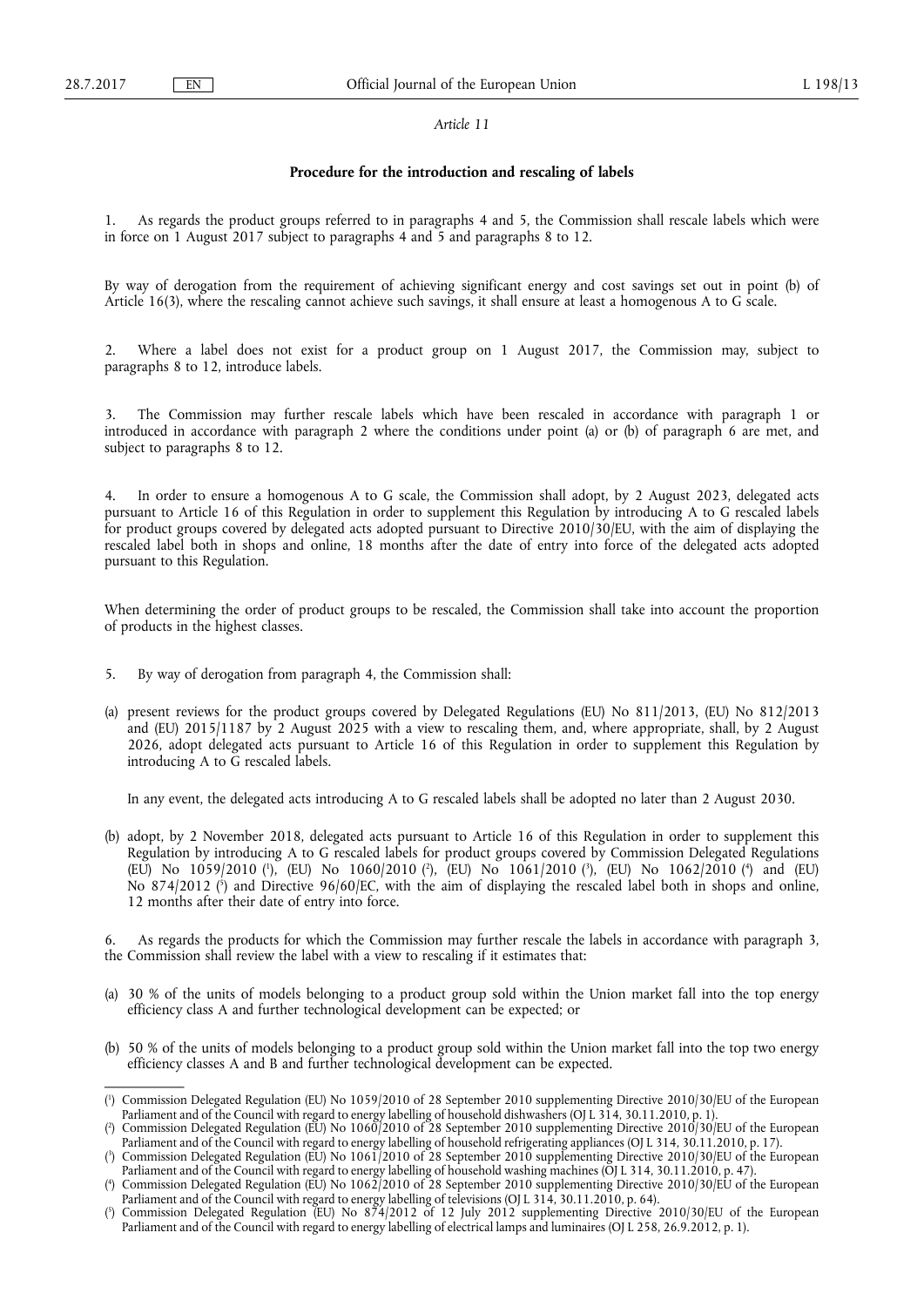7. The Commission shall carry out a review study if it has estimated that the conditions of point (a) or (b) of paragraph 6 are met.

If, for a specific product group, those conditions are not met within eight years after the date of entry into force of the relevant delegated act, the Commission shall identify which barriers, if any, have prevented the label from fulfilling its role.

In the case of new labels it shall carry out a preparatory study based on the indicative list of product groups set out in the working plan.

The Commission shall finalise its review study, present the results and, where appropriate, a draft delegated act to the Consultation Forum within 36 months of the Commission estimating that the conditions referred to in point (a) or (b) of paragraph 6 are met. The Consultation Forum shall discuss the estimate and the review study.

Where a label is introduced or rescaled, the Commission shall ensure that no products are expected to fall into energy class A at the moment of the introduction of the label and the estimated time within which a majority of models falls into that class is at least 10 years later.

9. By way of derogation from paragraph 8, where technology is expected to develop more rapidly, requirements shall be laid down so that no products are expected to fall into energy classes A and B at the moment of the introduction of the label.

10. Where, for a given product group, models belonging to energy class E, F or G are no longer allowed to be placed on the market or put into service because of an Ecodesign implementing measure adopted pursuant to Directive 2009/125/EC, the class or classes in question shall be shown on the label in grey as specified in the relevant delegated act. The label with the grey classes shall apply only to new product units placed on the market or put into service.

11. Where, for technical reasons, it is impossible to define seven energy classes that correspond to significant energy and cost savings from a customer's perspective, the label may, by way of derogation from point (14) of Article 2, contain fewer classes. In such cases, the dark green to red spectrum of the label shall be retained.

12. The Commission shall exercise the powers and obligations conferred on it by this Article in accordance with Article 16.

- 13. Where, pursuant to paragraph 1 or 3, a label is rescaled:
- (a) the supplier shall, when placing a product on the market, provide both the existing and the rescaled labels and the product information sheets to the dealer for a period beginning four months before the date specified in the relevant delegated act for starting the display of the rescaled label.

By way of derogation from the first subparagraph of this point, if the existing and the rescaled label require different testing of the model, the supplier may choose not to supply the existing label with units of models placed on the market or put into service during the four-month period before the date specified in the relevant delegated act for starting the display of the rescaled label if no units belonging to the same model or equivalent models were placed on the market or put into service before the start of the four-month period. In that case, the dealer shall not offer those units for sale before that date. The supplier shall notify the dealer concerned of that consequence as soon as possible, including when it includes such units in its offers to dealers.

(b) the supplier shall, for products placed on the market or put into service before the four-month period, deliver the rescaled label on request from the dealer in accordance with Article 3(2) as from the start of that period. For such products, the dealer shall obtain a rescaled label in accordance with Article 5(2).

By way of derogation from the first subparagraph of this point:

(i) a dealer who is unable to obtain a rescaled label in accordance with the first subparagraph of this point for units already in its stock because the supplier has ceased its activities shall be permitted to sell those units exclusively with the non-rescaled label until nine months after the date specified in the relevant delegated act for starting the display of the rescaled label; or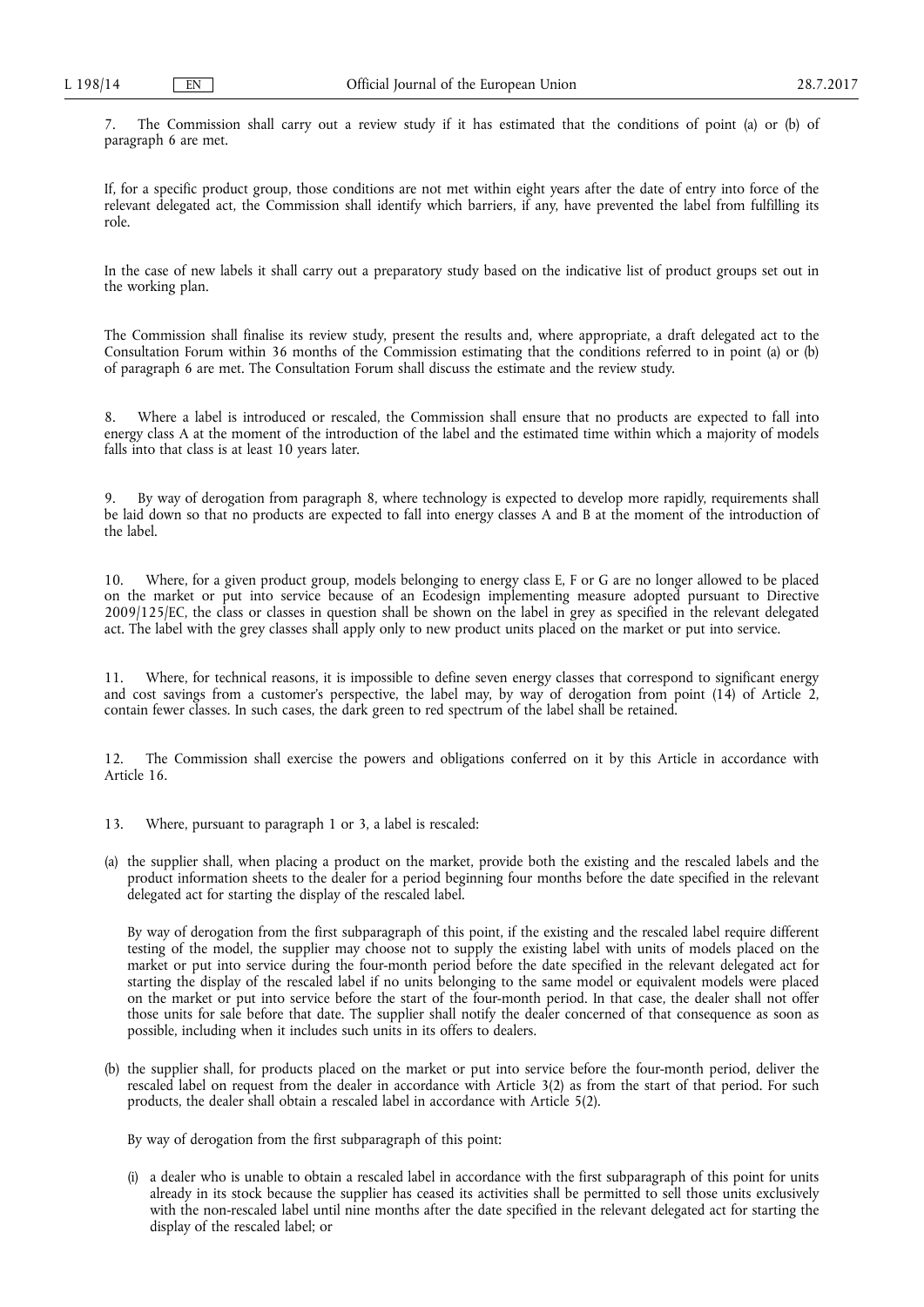- (ii) if the non-rescaled and the rescaled label require different testing of the model, the supplier is exempt from the obligation to supply a rescaled label for units placed on the market or put into service before the four month period, if no units belonging to same model or equivalent models are placed on the market or put into service after the start of the four-month period. In that case, the dealer shall be permitted to sell those units exclusively with the non-rescaled label until nine months after the date specified in the relevant delegated act for starting the display of the rescaled label.
- (c) the dealer shall replace the existing labels on products on display, both in shops and online, with the rescaled labels within 14 working days after the date specified in the relevant delegated act for starting the display of the rescaled label. The dealer shall not display the rescaled labels before that date.

By way of derogation from points (a), (b) and (c) of this paragraph, delegated acts referred to in point (e) of Article 16(3) may provide for specific rules for energy labels printed on the packaging.

## *Article 12*

#### **Product database**

1. The Commission shall establish and maintain a product database consisting of a public part, a compliance part and an online portal giving access to those two parts.

The product database shall not replace or modify the responsibilities of the market surveillance authorities.

- 2. The product database shall serve the following purposes:
- (a) to support market surveillance authorities in carrying out their tasks under this Regulation and the relevant delegated acts, including enforcement thereof;
- (b) to provide the public with information about products placed on the market and their energy labels, and product information sheets;
- (c) to provide the Commission with up-to-date energy efficiency information for products for reviewing energy labels;

3. The public part of the database and the online portal shall contain the information set out in points 1 and 2 of Annex I respectively which shall be made publicly available. The public part of the database shall meet the criteria in paragraph 7 of this Article, and the functional criteria set out in point 4 of Annex I.

4. The compliance part of the product database shall be accessible only to market surveillance authorities and to the Commission and shall contain the information set out in point 3 of Annex I, including the specific parts of the technical documentation as referred to in paragraph 5 of this Article. The compliance part shall meet the criteria in paragraphs 7 and 8 of this Article, and the functional criteria set out in point 4 of Annex I.

5. The mandatory specific parts of the technical documentation that the supplier shall enter into the database shall cover only:

- (a) a general description of the model, sufficient for it to be unequivocally and easily identified;
- (b) references to the harmonised standards applied or other measurement standards used;
- (c) specific precautions that shall be taken when the model is assembled, installed, maintained or tested;
- (d) the measured technical parameters of the model;
- (e) the calculations performed with the measured parameters;
- (f) testing conditions if not described sufficiently in point (b).

In addition, the supplier may upload additional parts of the technical documentation on a voluntary basis into the database.

6. When data other than those specified in paragraph 5 or not available in the public part of the database would become necessary for market surveillance authorities and/or the Commission for carrying out their tasks under this Regulation, they shall be able to obtain them from the supplier on request.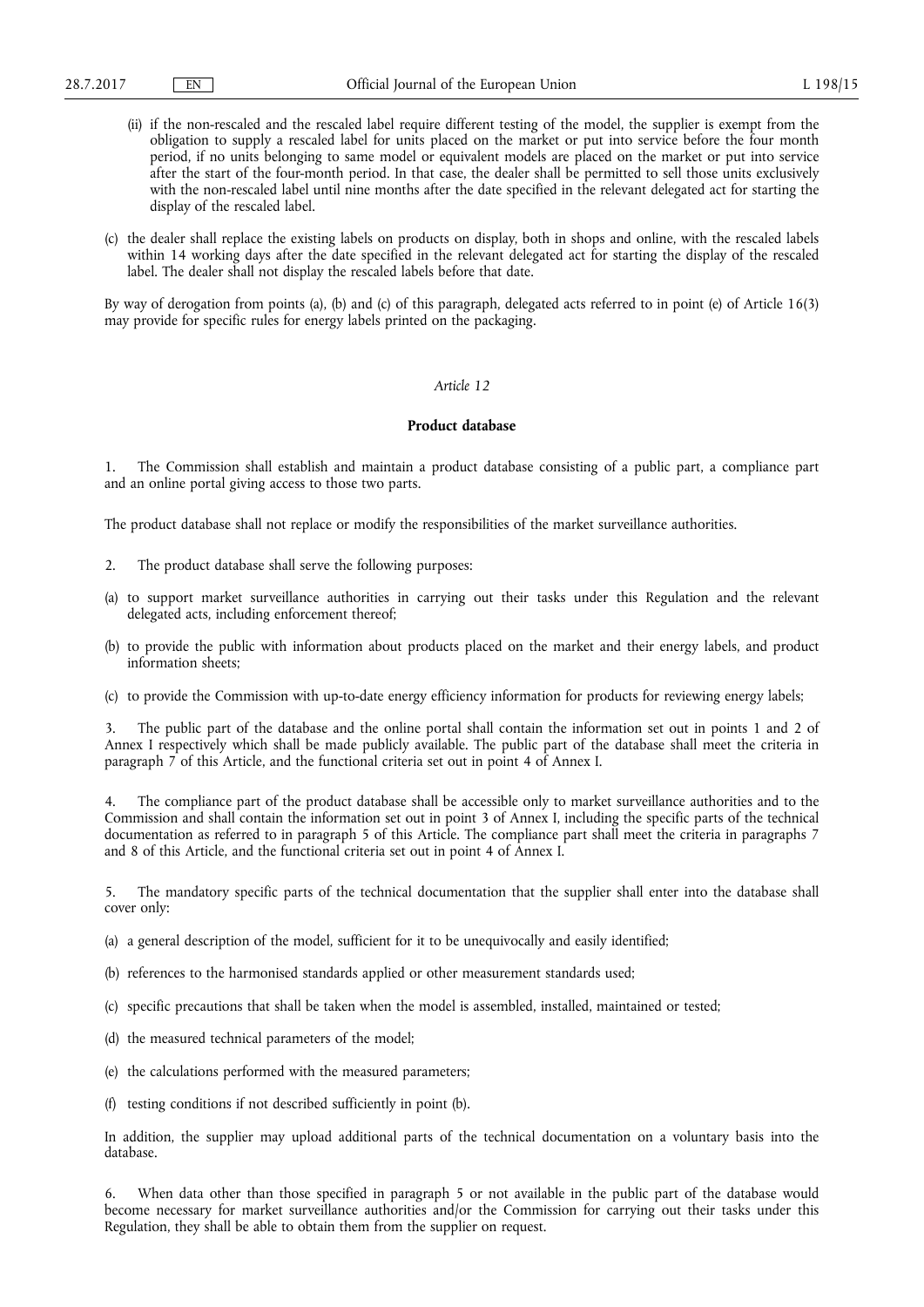- 7. The product database shall be established in accordance with the following criteria:
- (a) minimising the administrative burden for the supplier and other database users;
- (b) user-friendliness and cost-effectiveness; and
- (c) automatic avoidance of redundant registration.
- 8. The compliance part of the database shall be established in accordance with the following criteria:
- (a) protection from unintended use and the safeguarding of confidential information by way of strict security arrangements;
- (b) access rights based on the need-to-know principle;
- (c) processing of personal data in accordance with Regulation (EC) No 45/2001 and Directive 95/46/EC, as applicable;
- (d) limitation of data access in scope to prevent copying larger data sets;
- (e) traceability of data access for the supplier with regard to its technical documentation.

The data in the compliance part of the database shall be treated in accordance with Commission Decision (EU, Euratom) 2015/443 ( 1 ). In particular, the specific cyber-security arrangements of Commission Decision (EU, Euratom) 2017/46 ( 2 ) and its implementing rules shall apply. The confidentiality level shall reflect the consequential harm resulting from disclosure of the data to unauthorised persons.

10. The supplier shall have access and editing rights to the information it enters in the product database pursuant to Article 4(1) and (2). A record of changes shall be kept for market surveillance purposes, keeping track of the dates of any editing.

11. Customers using the public part of the product database shall be able to easily identify the best energy class populated for each product group, allowing them to compare model characteristics and to choose the most energy efficient products.

12. The Commission shall be empowered to specify, by means of implementing acts, the operational details of the product database. After consulting the Consultation Forum provided for in Article 14, those implementing acts shall be adopted in accordance with the examination procedure referred to in Article 18(2).

## *Article 13*

#### **Harmonised standards**

1. After the adoption of a delegated act pursuant to Article 16 of this Regulation setting specific labelling requirements the Commission shall, in accordance with Regulation (EU) No 1025/2012, publish references to the harmonised standards that satisfy the relevant measurement and calculation requirements of the delegated act in the *Official Journal of the European Union*.

2. Where such harmonised standards are applied during the conformity assessment of a product, the model shall be presumed to be in conformity with the relevant measurement and calculation requirements of the delegated act.

3. Harmonised standards shall aim to simulate real-life usage as far as possible while maintaining a standard test method. Test methods shall furthermore take into account the associated costs for industry and small and medium sized enterprises (SMEs).

4. Measurement and calculation methods included in the harmonised standards shall be reliable, accurate and reproducible, and aligned with the requirements of Article 3(4) and (5).

<sup>(</sup> 1 ) Commission Decision (EU, Euratom) 2015/443 of 13 March 2015 on Security in the Commission (OJ L 72, 17.3.2015, p. 41).

<sup>(</sup> 2 ) Commission Decision (EU, Euratom) 2017/46 of 10 January 2017 on the security of communication and information systems in the European Commission (OJ L 6, 11.1.2017, p. 40).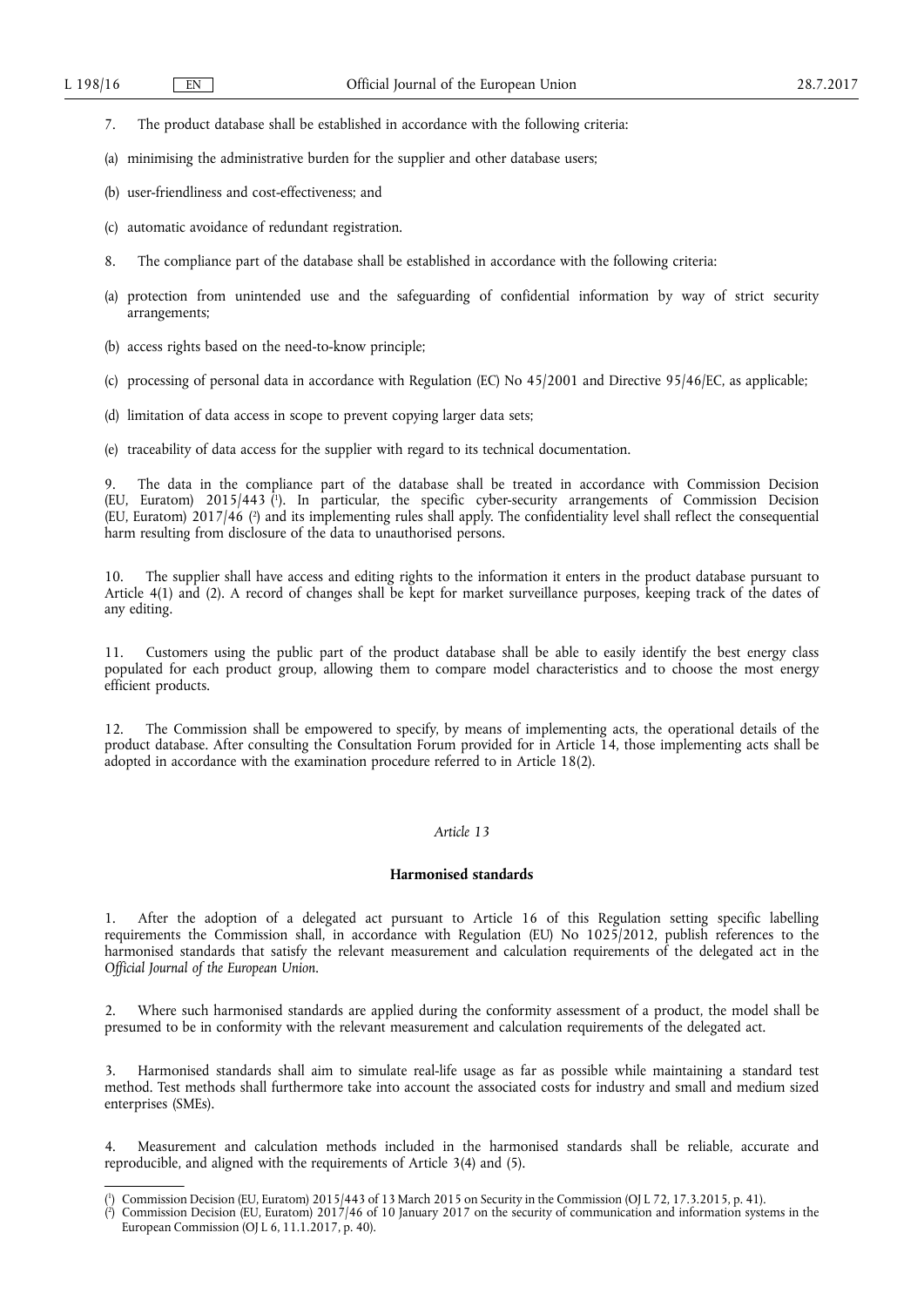#### **Consultation Forum**

1. In the conduct of its activities under this Regulation the Commission shall ensure, in respect of each delegated act adopted pursuant to Article 16 and each implementing act adopted pursuant to Article 12(12) of this Regulation, a balanced participation of Member States' representatives and interested parties concerned with the product group in question, such as industry, including SMEs and craft industry, trade unions, traders, retailers, importers, environmental protection groups and consumer organisations. For this purpose, the Commission shall establish a Consultation Forum in which these parties shall meet. The Consultation Forum shall be combined with the Consultation Forum referred to in Article 18 of Directive 2009/125/EC.

2. Where appropriate, when preparing delegated acts, the Commission shall test the design and content of the labels for specific product groups with representative groups of Union customers to ensure their clear understanding of the labels.

## *Article 15*

#### **Working plan**

The Commission shall, after consulting the Consultation Forum referred to in Article 14, establish a long-term working plan which shall be made publicly available. The working plan shall set out an indicative list of product groups which are considered to be priorities for the adoption of delegated acts. The working plan shall also set out plans for the revision and rescaling of labels for product groups in accordance with Article 11(4) and (5), with the exception of the rescaling of labels which were in force at 1 August 2017 for which the rescaling is provided for in Article 11 of this Regulation.

The Commission shall update the working plan periodically after consulting the Consultation Forum. The working plan may be combined with the working plan required by Article 16 of Directive 2009/125/EC and shall be reviewed every three years.

The Commission shall inform the European Parliament and the Council annually of the progress made in the implementation of the working plan.

#### *Article 16*

## **Delegated Acts**

The Commission is empowered to adopt delegated acts in accordance with Article 17 in order to supplement this Regulation by establishing detailed requirements relating to labels for specific product groups.

- 2. The delegated acts referred to in paragraph 1 shall specify product groups which satisfy the following criteria:
- (a) according to the most recently available figures and considering the quantities placed on the Union market, the product group shall have significant potential for saving energy and where relevant, other resources;
- (b) within the product group, models with equivalent functionality shall differ significantly in the relevant performance levels;
- (c) there shall be no significant negative impact as regards the affordability and the life cycle cost of the product group;
- (d) the introduction of energy labelling requirements for a product group shall not have a significant negative impact on the functionality of the product during use;
- 3. Delegated acts relating to specific product groups shall specify, in particular:
- (a) the definition of the specific product group falling under the definition of 'energy-related product' set out in point 1 of Article 2 which is to be covered by the detailed labelling requirements;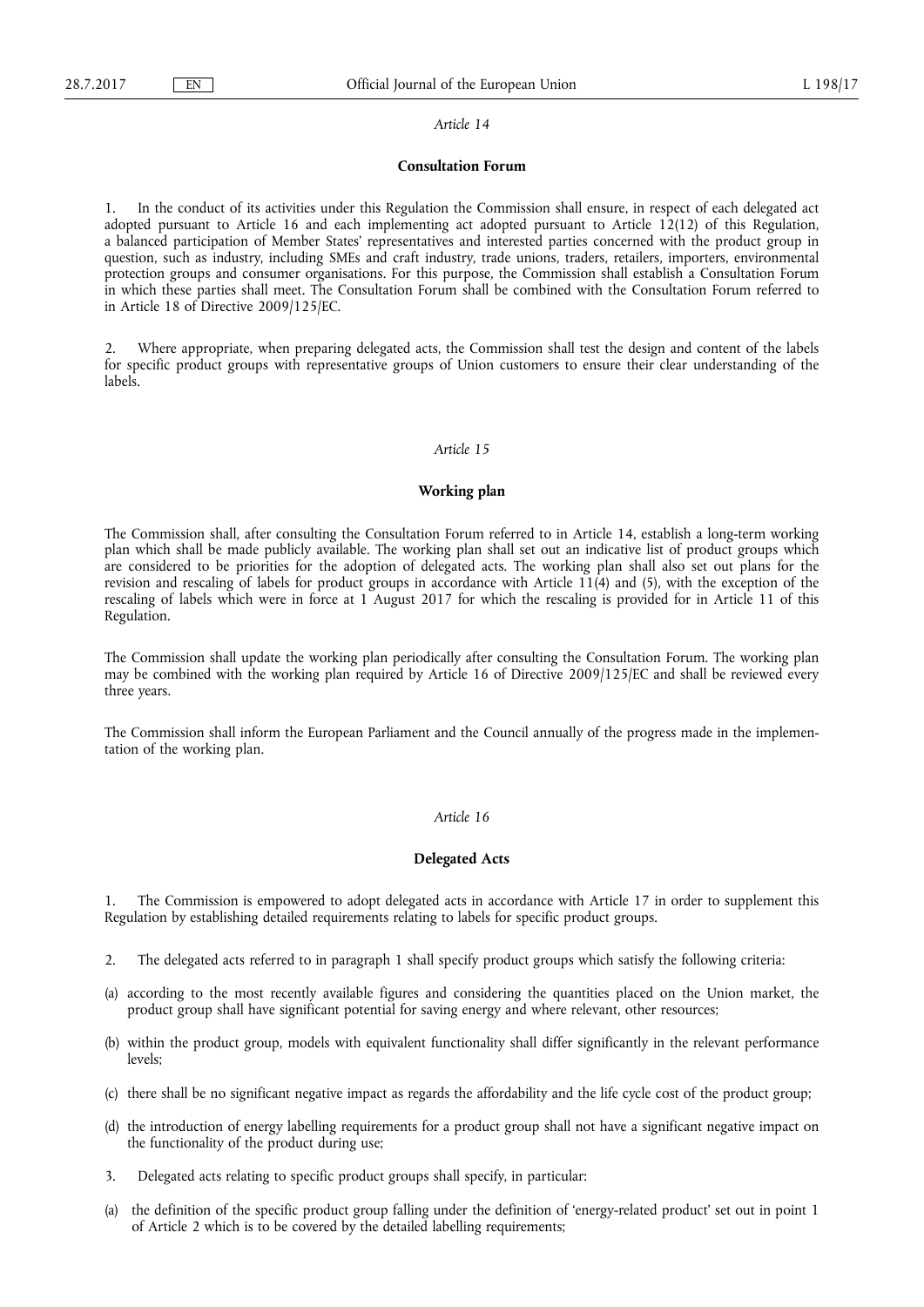- (b) the design and content of the label, including a scale showing consumption of energy consisting of A to G, which as far as possible shall have uniform design characteristics across product groups and shall in all cases be clear and legible. The A to G steps of the classification shall correspond to significant energy and cost savings and appropriate product differentiation from the customer's perspective. It shall also specify how the A to G steps of the classification, and where applicable energy consumption is displayed in a prominent position on the label;
- (c) where appropriate, the use of other resources and supplementary information concerning the product, in which case the label shall emphasise the energy efficiency of the product. Supplementary information shall be unambiguous and with no negative impact on the clear intelligibility and effectiveness of the label as a whole towards customers. It shall be based on data relating to physical product characteristics that are measurable and verifiable by market surveillance authorities;
- (d) where appropriate, the inclusion of a reference in the label allowing customers to identify products that are energy smart, that is to say, capable of automatically changing and optimising their consumption patterns in response to external stimuli (such as signals from or via a central home energy managing system, price signals, direct control signals, local measurement) or capable of delivering other services which increase energy efficiency and the up-take of renewable energy, with the aim to improve the environmental impact of energy use over the whole energy system;
- (e) the locations where the label shall be displayed, such as attached to the product unit where no damage is caused to it, printed on the packaging, provided in electronic format or displayed online, taking into account the requirements of Article 3(1), and the implications for customers, suppliers and dealers;
- (f) where appropriate, electronic means for labelling products;
- (g) the manner in which the label and product information sheet are to be provided in the case of distance selling;
- (h) the required contents and, where appropriate, the format and other details concerning the product information sheet and the technical documentation, including the possibility to enter the parameters of the product information sheet into the database in accordance with Article 3(1);
- (i) the verification tolerances to be used by Member States when verifying compliance with the requirements;
- (j) how the energy class and the range of the efficiency classes available on the label shall be included in visual advertisements and technical promotional material, including legibility and visibility;
- (k) the measurement and calculation methods referred to in Article 13, to be used to determine label and product information sheet information, including the definition of the energy efficiency index (EEI), or equivalent parameter;
- (l) whether for larger appliances a higher level of energy efficiency is required to reach a given energy class;
- (m) the format of any additional references on the label allowing customers to access through electronic means more detailed information on the product performance included in the product information sheet. The format of those references may take the form of a website address, a dynamic quickresponse code (QR code), a link on online labels or any other appropriate consumer-oriented means;
- (n) how, where appropriate energy classes describing the product's energy consumption during use should be shown on the product's interactive display;
- (o) the date for the evaluation and possible consequent revision of the delegated act;
- (p) where appropriate, differences in energy performances in different climatic regions;
- (q) as regards the requirement of keeping information in the compliance part of the database in Article 4(6), a retention period of less than 15 years, where appropriate in relation to the average lifespan of the product.

The Commission shall adopt a separate delegated act for each specific product group. When the Commission decides on the timing for the adoption of the delegated act for a specific product group, it shall not delay the adoption on grounds related to the adoption of a delegated act concerning another specific product group, unless exceptional circumstances warrant otherwise.

5. The Commission shall keep an updated inventory of all relevant delegated acts, as well as of the measures developing Directive 2009/125/EC, including complete references to all relevant harmonised standards.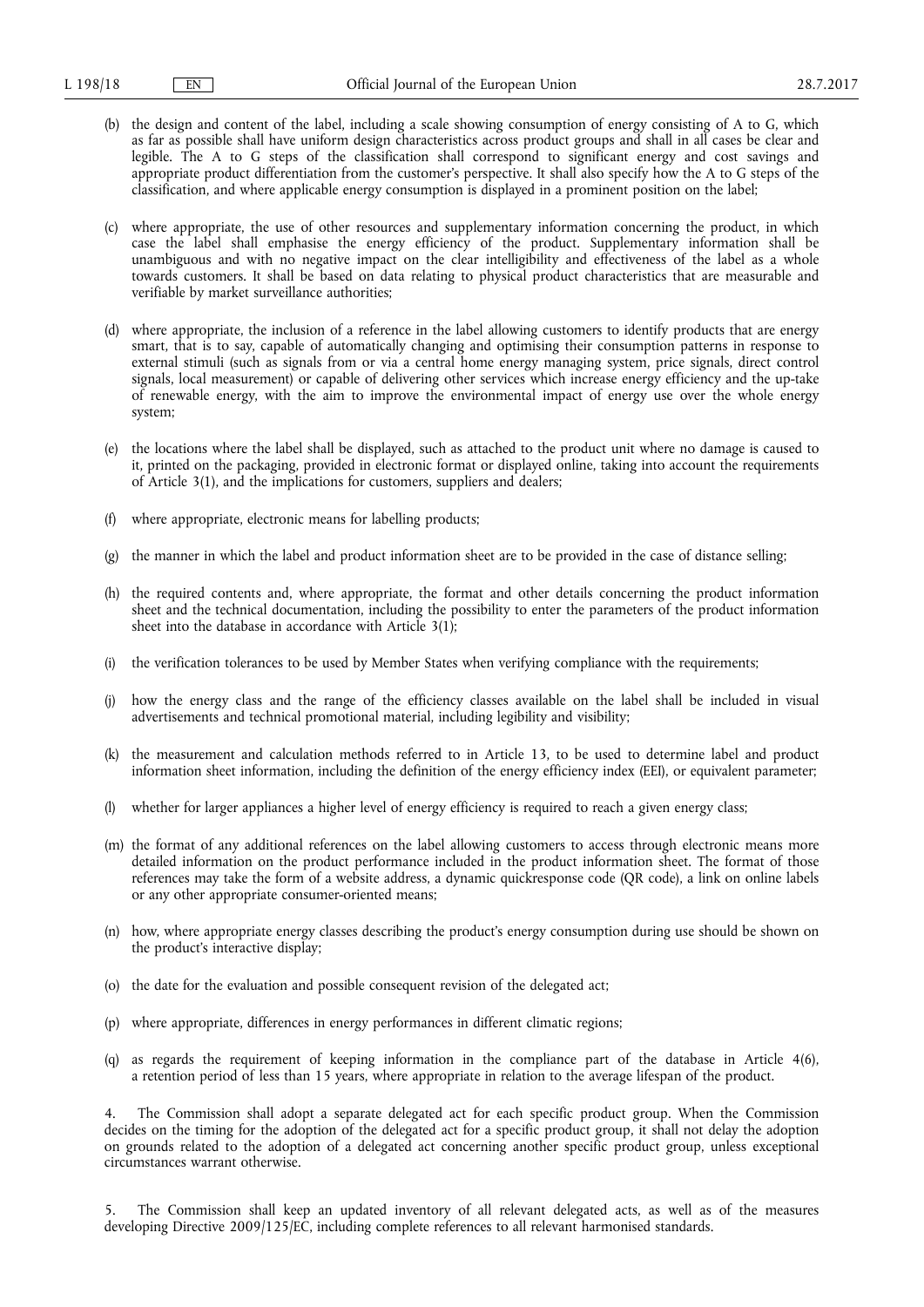## **Exercise of the delegation**

1. The power to adopt delegated acts is conferred on the Commission subject to the conditions laid down in this Article.

2. The power to adopt delegated acts referred to in Article 11(4) and (5) and Article 16 shall be conferred on the Commission for a period of six years from 1 August 2017. The Commission shall draw up a report in respect of the delegation of power not later than nine months before the end of the six-year period. The delegation of power shall be tacitly extended for periods of an identical duration, unless the European Parliament or the Council opposes such extension not later than three months before the end of each period.

3. The delegation of power referred to in Article 11(4) and (5) and Article 16 may be revoked at any time by the European Parliament or by the Council. A decision to revoke shall put an end to the delegation of the power specified in that decision. It shall take effect on the day following the publication of the decision in the *Official Journal of the European Union* or at a later date specified therein. It shall not affect the validity of any delegated acts already in force.

4. Before adopting a delegated act, the Commission shall consult experts designated by each Member State in accordance with the principles laid down in the Interinstitutional Agreement of 13 April 2016 on Better Law-Making. The consultation of Member States' experts shall take place after the consultation pursuant to Article 14.

5. As soon as it adopts a delegated act, the Commission shall notify it simultaneously to the European Parliament and to the Council.

6. A delegated act adopted pursuant to Article 11(4) and (5) and Article 16 shall enter into force only if no objection has been expressed either by the European Parliament or the Council within a period of two months of notification of that act to the European Parliament and the Council or if, before the expiry of that period, the European Parliament and the Council have both informed the Commission that they will not object. That period may be extended by two months at the initiative of the European Parliament or of the Council.

#### *Article 18*

## **Committee procedure**

1. The Commission shall be assisted by the committee established by Article 19 of Directive 2009/125/EC. That committee shall be a committee within the meaning of Regulation (EU) No 182/2011.

2. Where reference is made to this paragraph, Article 5 of Regulation (EU) No 182/2011 shall apply.

#### *Article 19*

#### **Evaluation and report**

By 2 August 2025, the Commission shall assess the implementation of this Regulation and submit a report to the European Parliament and to the Council. That report shall assess how effectively this Regulation and the delegated and implementing acts adopted pursuant thereto have allowed customers to choose more efficient products, taking into account its impacts on business, energy consumption, greenhouse gas emissions, market surveillance activities, and the cost to establish and maintain the database.

## *Article 20*

## **Repeal and transitional measures**

1. Directive 2010/30/EU is repealed with effect from 1 August 2017.

2. References to the repealed Directive shall be construed as references to this Regulation and shall be read in accordance with the correlation table set out in Annex II.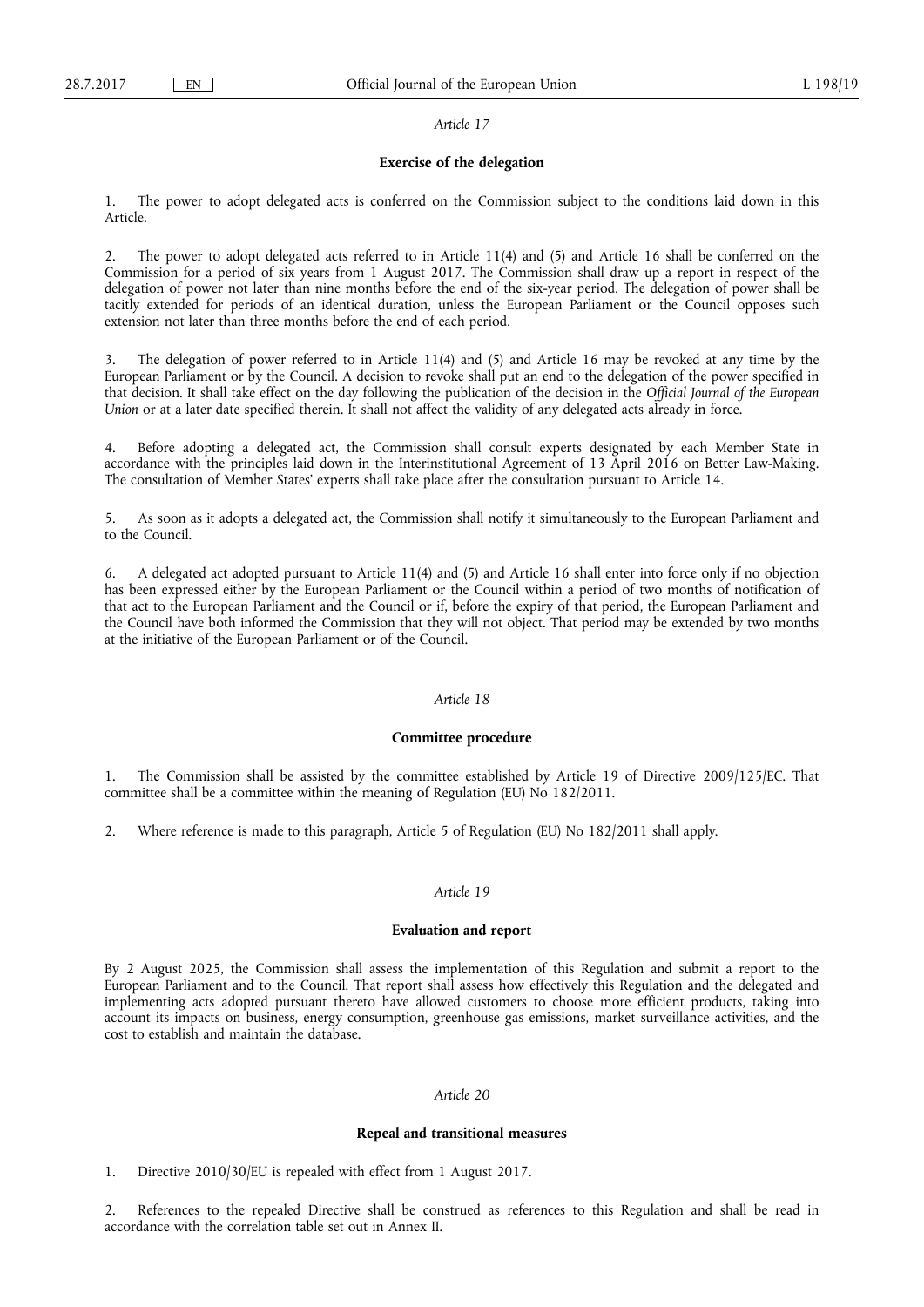3. For models, the units of which were placed on the market or put into service in accordance with Directive 2010/30/EU before 1 August 2017, the supplier shall, for a period ending five years after the final unit was manufactured, make an electronic version of the technical documentation available for inspection within 10 days of a request received from market surveillance authorities or the Commission.

4. Delegated acts adopted pursuant to Article 10 of Directive 2010/30/EU and Directive 96/60/EC shall remain in force until they are repealed by a delegated act adopted pursuant to Article 16 of this Regulation covering the relevant product group.

Obligations under this Regulation shall apply in relation to product groups covered by delegated acts adopted pursuant to Article 10 of Directive 2010/30/EU and by Directive 96/60/EC.

With regard to product groups already covered by delegated acts adopted pursuant to Article 10 of Directive 2010/30/EU, or by Directive 96/60/EC, where the Commission adopts delegated acts pursuant to Article 16 of this Regulation, the energy efficiency classification established by Directive 2010/30/EU may, by way of derogation from point (b) of Article 16(3) of this Regulation, continue to apply until the date on which the delegated acts introducing rescaled labels pursuant to Article 11 of this Regulation become applicable.

## *Article 21*

#### **Entry into force and application**

This Regulation shall enter into force on the fourth day following that of its publication in the *Official Journal of the European Union*.

It shall apply from 1 August 2017.

By way of derogation from the second paragraph, Article 4 concerning the obligations of suppliers in relation to the product database shall apply from 1 January 2019.

This Regulation shall be binding in its entirety and directly applicable in all Member States.

Done at Strasbourg, 4 July 2017.

*For the European Parliament The President*  A. TAJANI

*For the Council The President*  M. MAASIKAS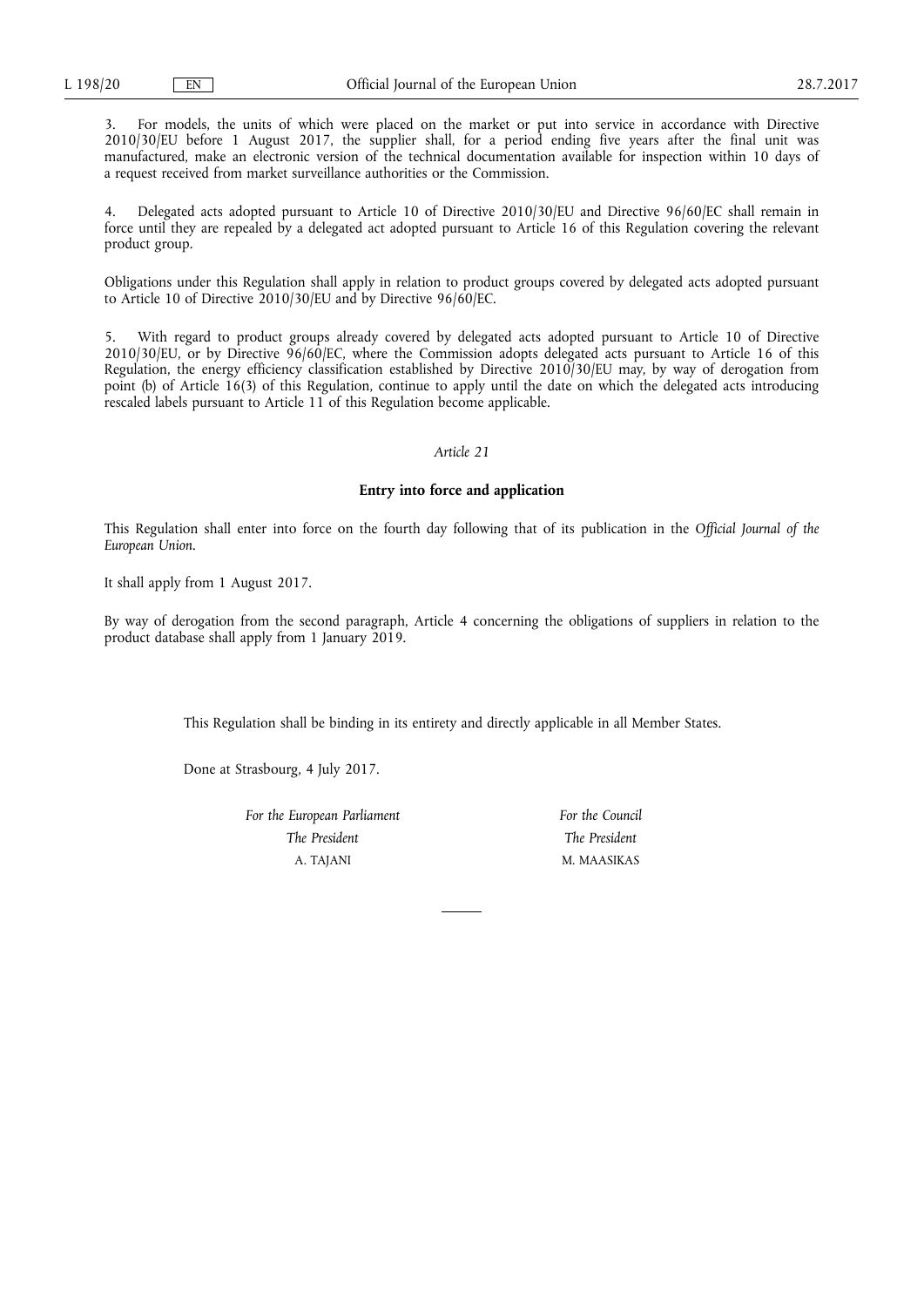#### *ANNEX I*

## **INFORMATION TO BE ENTERED IN THE PRODUCT DATABASE AND FUNCTIONAL CRITERIA FOR THE PUBLIC PART OF THE DATABASE**

- 1. Information to be entered in the public part of the database by the supplier:
	- (a) the name or trademark, address, contact details and other legal identification of the supplier;
	- (b) the model identifier;
	- (c) the label in electronic format;
	- (d) the energy efficiency class(es) and other parameters of the label;
	- (e) the parameters of the product information sheet in electronic format.
- 2. Information to be entered in the online portal by the Commission:
	- (a) contact details of Member State market surveillance authorities;
	- (b) working-plan pursuant to Article 15;
	- (c) minutes of the Consultation Forum;
	- (d) an inventory of delegated and implementing acts, transitional measurement and calculation methods and applicable harmonised standards.
- 3. Information to be entered in the compliance part of the database by the supplier:
	- (a) the model identifier of all equivalent models already placed on the market;
	- (b) the technical documentation as specified in Article 12(5).

The Commission shall provide a link to the Information and Communication System on Market Surveillance (ICSMS), which includes the outcome of compliance checks performed by Member States and provisional measures adopted.

- 4. Functional criteria for the public part of the product database:
	- (a) each product model shall be retrievable as an individual record;
	- (b) it shall generate a single viewable, downloadable and printable file of the energy label of each model, as well as the linguistic versions of the complete product information sheet, in all official languages of the Union;
	- (c) the information shall be machine readable, sortable and searchable, respecting open standards for third party use, free of charge;
	- (d) an online helpdesk or contact point for the supplier shall be established and maintained, clearly referenced on the portal.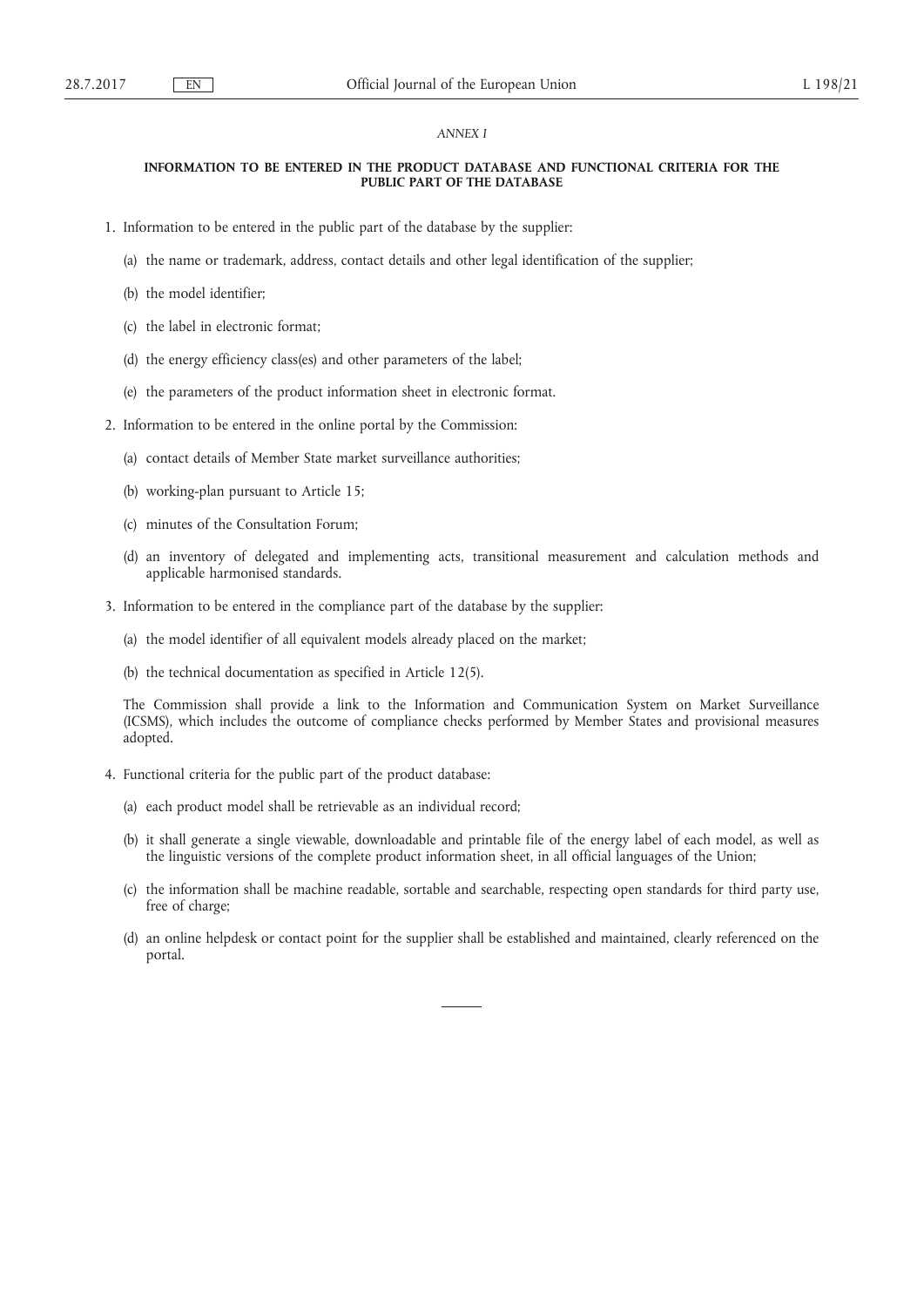## *ANNEX II*

## **CORRELATION TABLE**

| Directive 2010/30/EU                           | This Regulation             |
|------------------------------------------------|-----------------------------|
| Article 1(1)                                   | Article 1(1)                |
| Article 1(2)                                   |                             |
| Article $1(3)(a)$ and $(b)$                    | Article $1(2)(a)$ and $(b)$ |
| Article $1(3)(c)$                              |                             |
| Article 2                                      | Article 2                   |
| Article 2(a)                                   | Article 2, point 1          |
| Article 2(b)                                   | Article 2, point 22         |
| Article 2(c)                                   |                             |
| Article 2(d)                                   |                             |
| Article 2(e)                                   |                             |
| Article 2(f)                                   |                             |
| Article 2(g)                                   | Article 2, point 13         |
| Article 2(h)                                   | Article 2, point 14         |
| Article 2(i)                                   | Article 2, point 8          |
| Article 2(j)                                   | Article 2, point 9          |
| Article 2(k)                                   |                             |
| Article 3                                      | Article 7                   |
| Article $3(1)(a)$                              | Article 7(3)                |
| Article $3(1)(b)$                              | Article 6(c)                |
| Article $3(1)(c)$                              | Article 7(3)                |
| Article $3(1)(d)$                              | Article 8(2)                |
| Article 3(2)                                   | Article 6(b) and Article 9  |
| Article 3(3)                                   | Article 8(1)                |
| Article 3(4)                                   |                             |
| Article 4(a)                                   | Article 5                   |
| Article 4(b)                                   |                             |
| Article 4(c)                                   | Article 6(a)                |
| Article 4(d)                                   | Article $6(a)$              |
| Article 5                                      | Article 3(1) and Article 6  |
| Article 5(a)                                   | Article $3(1)(a)$           |
| Article 5(b), points (i), (ii), (iii) and (iv) | Article 4(6) and Annex I    |
| Article 5(c)                                   | Article 4(6)                |
| Article 5(d)                                   | Article 3(1)                |
| Article 5(d), second subparagraph              | Article 3(1)                |
| Article 5(e)                                   | Article 3(1)                |
| Article 5(f)                                   |                             |
| Article 5(g)                                   | Article 3(1)                |
| Article 5(h)                                   |                             |
| Article 6                                      | Article 5(1) and Article 6  |
| Article 6(a)                                   | Article $5(1)(a)$           |
| Article 6(b)                                   | Article $5(1)(a)$           |